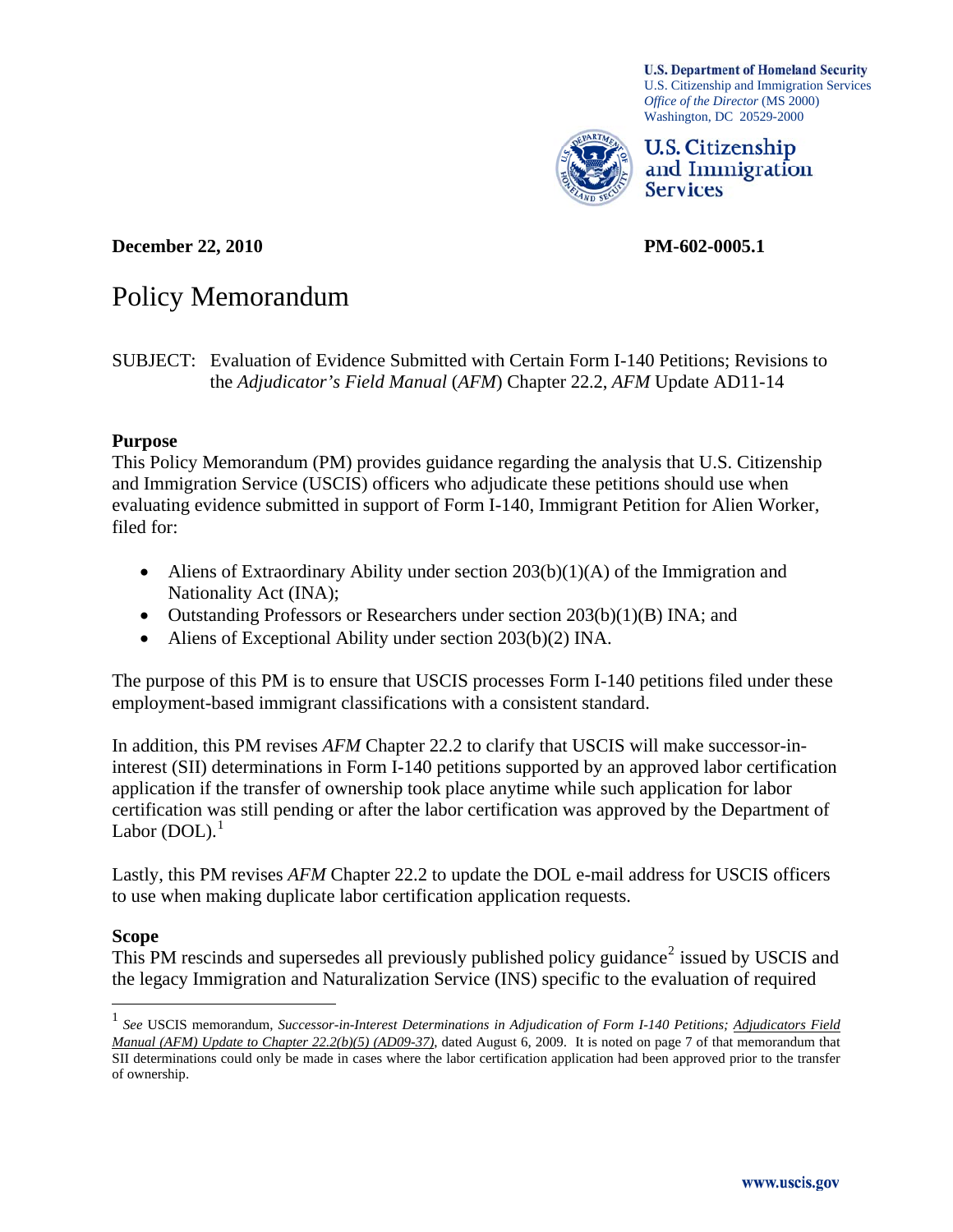initial evidence submitted in support of Form I-140 petitions under Title 8 Code of Federal Regulations (8 CFR) sections  $204.5(h)(3)$  and  $(4)$ ,  $204.5(i)(3)(i)$ , and  $204.5(k)(3)(ii)$ . Unless specifically exempted herein, this PM applies to all USCIS officers adjudicating these petitions.

#### **Authority**

The Department of Homeland Security (DHS) has delegated to USCIS the authority to make determinations of eligibility in immigrant petitions filed under INA 203(b) and 8 CFR 204.5. *See* INA 103(a) generally.

#### **Background**

USCIS and INS have consistently recognized that Congress intended to set a very high standard for individuals seeking immigrant classifications as aliens of extraordinary ability.<sup>[3](#page-1-0)</sup> In order to qualify for admission in this classification, an alien must, among other things, demonstrate sustained national or international acclaim and that his or her achievements have been recognized in the alien's field of expertise in accordance with INA 203(b)(1)(A). Qualification under this classification is reserved for the small percentage of individuals at the very top of their fields of endeavor.8 CFR 204.5(h)(2).

The regulation at 8 CFR 204.5(h)(3), published in the Federal Register at 56 Fed. Reg. 60897 (Nov. 29, 1991), provides that a petition for an alien of extraordinary ability must be accompanied by initial evidence that the alien has achieved the requisite acclaim and recognition in the alien's field of expertise. Such evidence must be either a one-time achievement (that is, a major, internationally recognized award) or at least three out of the ten other types of evidence listed in the regulation (e.g., scholarly articles, high salary, commercial successes).

The statutory provision for the Outstanding Professor or Researcher immigrant classification at INA  $203(b)(1)(B)$  requires that the alien be recognized internationally as outstanding in a specific academic field. Outstanding Professors or Researchers should stand apart in the academic community through eminence and distinction based on international recognition.<sup>[4](#page-1-1)</sup> The regulation at 8 CFR 204.5(i)(3)(i) requires a petition for an outstanding professor or researcher to be accompanied by evidence that the professor or researcher is recognized internationally as outstanding in the academic field specified in the petition. This evidence must consist of at least two out of the six types of evidence listed in the regulation (e.g., major prizes, membership in associations).

The statutory provision for the Alien of Exceptional Ability immigrant classification at INA  $203(b)(2)(A)$  requires that the alien will substantially benefit prospectively the national economy, cultural or educational interests, or welfare of the United States because of his or her exceptional ability in the sciences, arts, or business. The alien must also have a job offer from a U.S.

<u>.</u>

 $2$  AFM sections that have not been updated by this memo shall remain in effect.

<span id="page-1-0"></span><sup>&</sup>lt;sup>3</sup> *See* House Report 101-723, 1990 U.S.C.C.A.N. 6710. (Sep. 19, 1990), 56 FR 60897 (Nov. 29, 1991). <sup>4</sup> *See* 56 Fed. Reg. 30703 (July 5, 1991).

<span id="page-1-1"></span>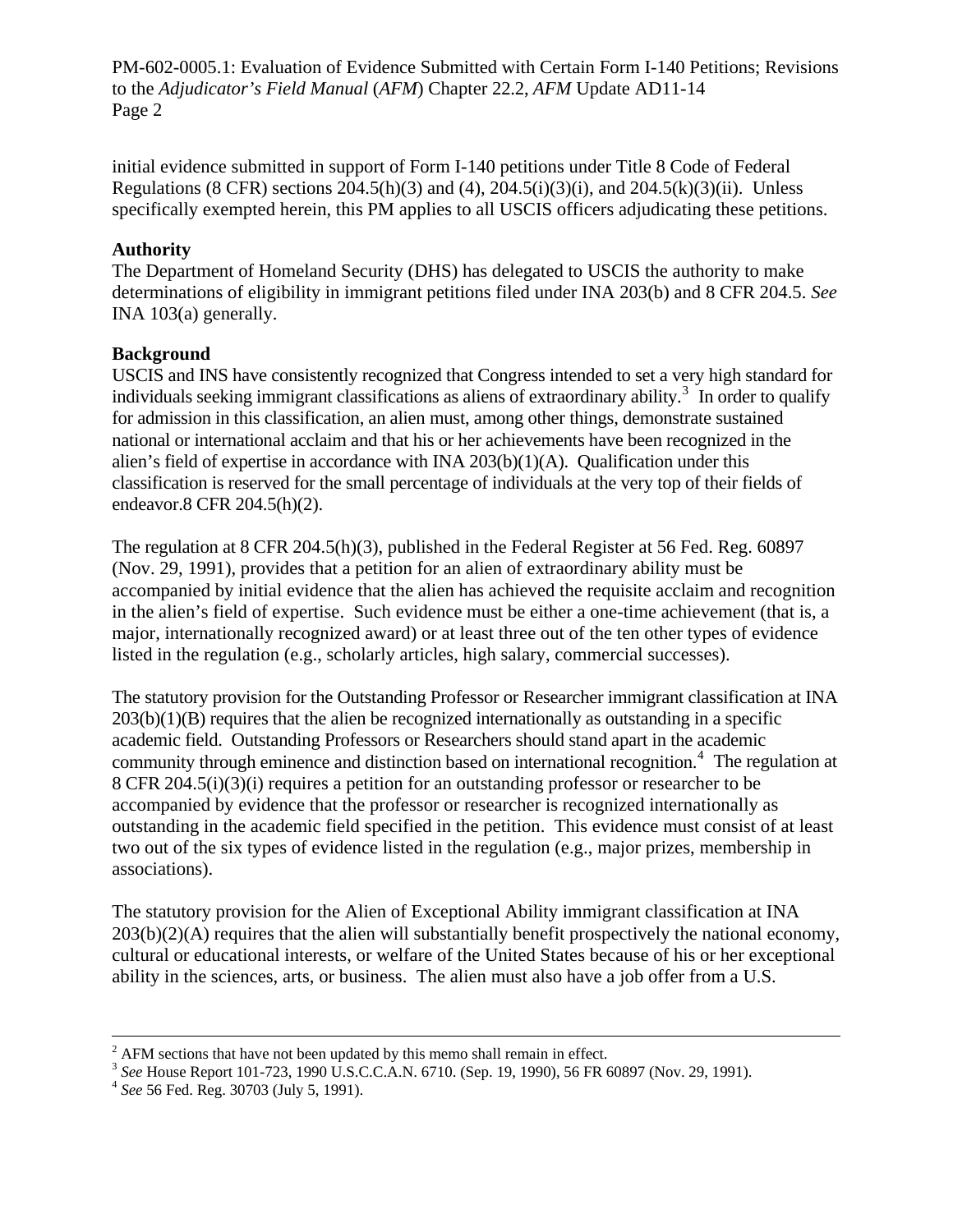employer to provide services in the sciences, arts, professions, or business.<sup>[5](#page-2-0)</sup> The regulation at 8 CFR 204.5 $(k)(2)$  defines exceptional ability in the sciences, arts, or business as having a degree of expertise significantly above that ordinarily encountered in the sciences, arts, or business. The regulation at 8 CFR 204.5(k)(3)(ii) requires that a petition for this immigrant classification must be accompanied by documentation consisting of at least three out of six types of evidence listed in the regulation (e.g., academic record, professional license, membership in professional associations).

In 2010, the U.S. Court of Appeals for the Ninth Circuit (Ninth Circuit) reviewed the Administrative Appeals Office's (AAO) dismissal of a petitioner's appeal of a denial of a petition filed under  $203(b)(1)(A)$  of the INA. *Kazarian v. USCIS*, 596 F.3d 1115 (9<sup>th</sup> Cir. 2010). Although affirming the decision, the Ninth Circuit found that the AAO erred in its evaluation of the initial evidence submitted with the petition pursuant to 8 CFR 204.5(h)(3). Specifically, the Ninth Circuit concluded that while USCIS may have raised legitimate concerns about the significance of the evidence submitted, those concerns should have been raised in a subsequent "final merits determination" of whether the petitioner has the requisite extraordinary ability. *Id.* at 1122. The Ninth Circuit further stated that the concerns were "not relevant to the antecedent procedural question of whether the petitioner has provided at least three types of evidence." *Id.* at 1121.

USCIS agrees with the *Kazarian* court's two-part adjudicative approach to evaluating evidence submitted in connection with petitions for aliens of extraordinary ability: (1) Determine whether the petitioner or self-petitioner has submitted the required evidence that meets the parameters for each type of evidence listed at 8 CFR 204.5(h)(3); and (2) Determine whether the evidence submitted is sufficient to demonstrate that the beneficiary or self-petitioner meets the required high level of expertise for the extraordinary ability immigrant classification during a final merits determination. By contrast, the approach taken by USCIS officers in *Kazarian* collapsed these two parts and evaluated the evidence at the beginning stage of the adjudicative process, with each type of evidence being evaluated individually to determine whether the self-petitioner was extraordinary.

The two-part adjudicative approach to evaluating evidence described in *Kazarian* simplifies the adjudicative process by eliminating piecemeal consideration of extraordinary ability and shifting the analysis of overall extraordinary ability to the end of the adjudicative process when a determination on the entire petition is made (the final merits determination). Therefore, under this approach, an objective evaluation of the initial evidence listed at 8 CFR 204.5(h)(3) will continue as before; what changes is when the determination of extraordinary ability occurs in the adjudicative process. USCIS believes that this approach will lead to decisions that more clearly explain how evidence was considered, the basis for the overall determination of eligibility (or lack thereof), and greater consistency in decisions on petitions for aliens with extraordinary ability.

1

<span id="page-2-0"></span><sup>&</sup>lt;sup>5</sup> No job offer is required for an alien of exceptional ability under INA 203(b)(2) if a waiver of the job offer in the national interest (NIW) is granted under INA 203(b)(2)(B).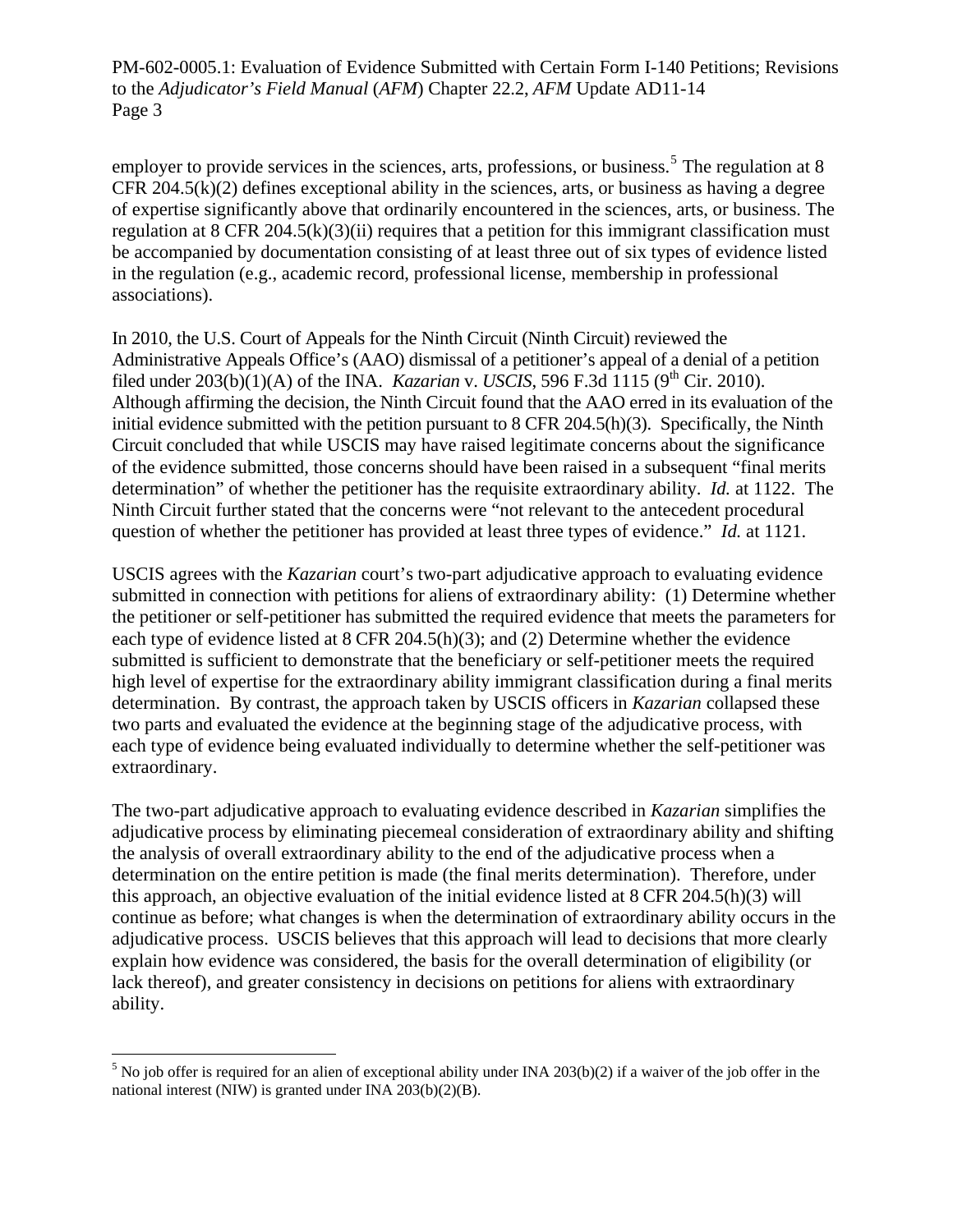This approach is equally applicable to the evaluation of evidence in the adjudication of petitions for outstanding professors or researchers and aliens of exceptional ability. Similar evidentiary requirements and qualitative analyses apply to these types of petitions. Therefore, a similar adjudication process also should apply.

## **Policy**

In order to promote consistency in decision-making, USCIS officers should use a two-part approach for evaluating evidence submitted in support of all petitions filed for Aliens of Extraordinary Ability, Outstanding Professors or Researchers, and Aliens of Exceptional Ability. USCIS officers should first objectively evaluate each type of evidence submitted to determine if it meets the parameters applicable to that type of evidence described in the regulations (also referred to as "regulatory criteria"). USCIS officers then should consider all of the evidence in totality in making the final merits determination regarding the required high level of expertise for the immigrant classification.

## **Proof**

USCIS officers are reminded that the standard of proof for most administrative immigration proceedings, including petitions filed for Aliens of Extraordinary Ability, for Outstanding Professors or Researchers, and for Aliens of Exceptional Ability is the "preponderance of the evidence" standard. *See Matter of Chawathe*, 25 I&N Dec. 369 (AAO 2010). Thus, if the petitioner submits relevant, probative, and credible evidence that leads USCIS to believe that the claim is "more likely than not" or "probably true," the petitioner has satisfied the standard of proof. *Matter of E-M-*, 20 I&N Dec. 77, 79-80 (Comm'r 1989); *see also [U.S. v. Cardozo-](http://www.uscis.gov/ilink/docView/INT/HTML/INT/0-0-0-65/0-0-0-3661.html#0-0-0-294)[Fonseca](http://www.uscis.gov/ilink/docView/INT/HTML/INT/0-0-0-65/0-0-0-3661.html#0-0-0-294)*, 480 U.S. 421 (1987) (discussing "more likely than not" as a greater than 50% chance of an occurrence taking place).

If a petitioner provides initial evidence (including but not limited to articles, publications, reference letters, expert testimony, support letters) that is probative (*e.g.,* does not merely recite the regulations) and credible, USCIS officers should objectively evaluate such initial evidence under a preponderance of the evidence standard to determine whether or not it is acceptable. In other words, USCIS officers may not unilaterally impose novel substantive or evidentiary requirements beyond those set forth in the regulations, but instead should evaluate the evidence to determine if it falls within the parameters of the regulations applicable to that type of evidence by a preponderance of the evidence standard. USCIS officers should then evaluate the evidence together when considering the petition in its entirety to determine if the petitioner has established by a preponderance of the evidence that the self-petitioner or beneficiary has the required high level of expertise for the immigrant classification.

### **Implementation**

Effective December 22, 2010, USCIS officers are to follow the amended procedures in this update of the *AFM*, AD11-14, in the adjudication of all Form I-140 petitions filed for Aliens of Extraordinary Ability, Outstanding Professors or Researchers, and for Alien of Exceptional Ability pending as of that date, as follows: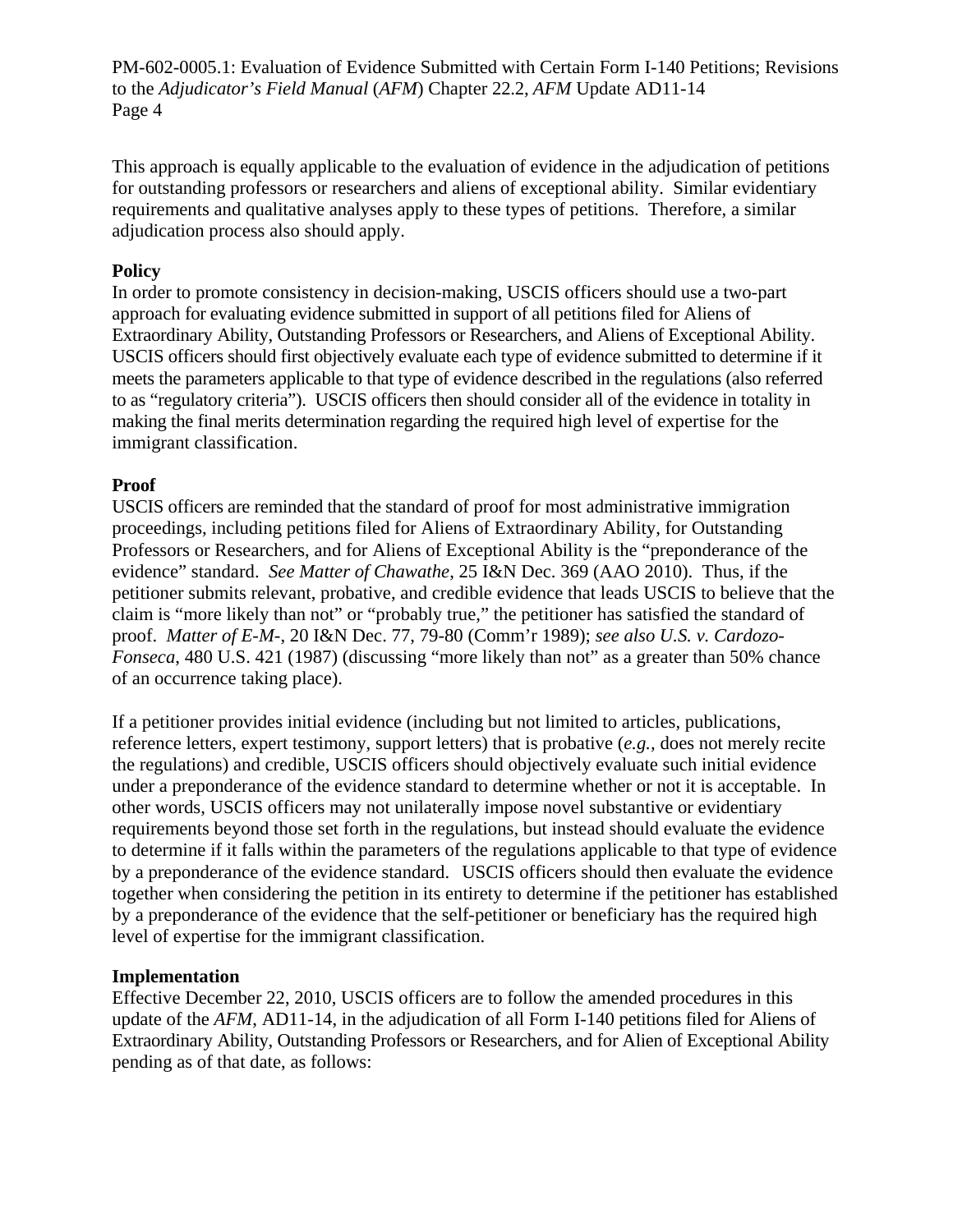1. Paragraph (1)(A) of Chapter 22.2(i) of the *AFM* is revised to read as follows:

(A) Evaluating Evidence Submitted in Support of a Petition for an Alien of Extraordinary Ability. 8 CFR 204.5(h)(3) and (4) describe the various types of evidence that must be submitted in support of an I-140 petition for an alien of extraordinary ability. In general, the petition must be accompanied by initial evidence that: (a) the alien has sustained national or international acclaim; and (b) the alien's achievements have been recognized in the field of expertise. This initial evidence must include either evidence of a one-time achievement (*i.e.*, a major international recognized award, such as the Nobel Prize), or at least three of the types of evidence listed in 8 CFR 204.5(h)(3).

USCIS officers should use a two-part analysis to evaluate the evidence submitted with the petition to demonstrate eligibility under 203(b)(1)(A) of the INA. First, USCIS officers should evaluate the evidence submitted by the petitioner to determine, by a preponderance of the evidence, which evidence objectively meets the parameters of the regulatory description applicable to that type of evidence (referred to as "regulatory criteria"). Second, USCIS officers should evaluate the evidence together when considering the petition in its entirety for the final merits determination regarding the required high level of expertise for the immigrant classification.

Part One: Evaluate Whether the Evidence Provided Meets any of the Regulatory Criteria. The determination in Part One is limited to determining whether the evidence submitted with the petition is comprised of either a one-time achievement (that is, a major, internationally recognized award) or at least three of the ten regulatory criteria listed at 8 CFR 204.5(h)(3) (as discussed below), applying a preponderance of the evidence standard.

**Note:** While USCIS officers should consider the quality and caliber of the evidence when required by the regulations to determine whether a particular regulatory criterion has been met, USCIS officers should not make a determination regarding whether or not the alien is one of that small percentage who have risen to the very top of the field or if the alien has sustained national or international acclaim in Part One of the case analysis. See the table below for guidance on the limited determinations that should be made in Part One of the E11 analysis: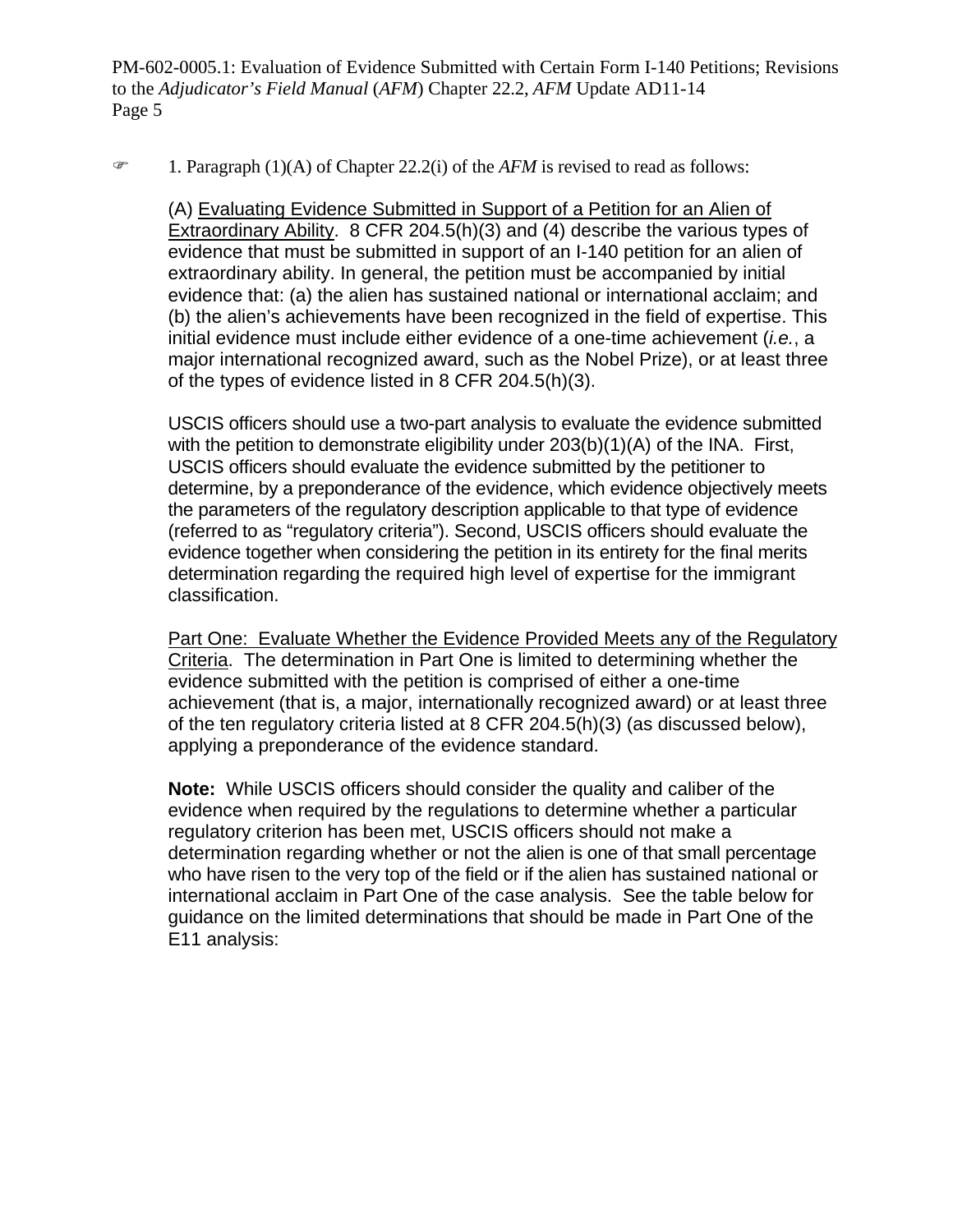| Part One Analysis of Evidence Submitted Under 8 CFR 204.5(h)(3) and (4)                                                                                                                                           |                                                                                                                                                                                                                                                                                                                                                                                                                                                                                                                                                                                                                                                                                                                                                                                                                                                                                                                                                                                                                      |  |  |
|-------------------------------------------------------------------------------------------------------------------------------------------------------------------------------------------------------------------|----------------------------------------------------------------------------------------------------------------------------------------------------------------------------------------------------------------------------------------------------------------------------------------------------------------------------------------------------------------------------------------------------------------------------------------------------------------------------------------------------------------------------------------------------------------------------------------------------------------------------------------------------------------------------------------------------------------------------------------------------------------------------------------------------------------------------------------------------------------------------------------------------------------------------------------------------------------------------------------------------------------------|--|--|
| Note: In some cases, evidence relevant to one criterion may be relevant to other<br>criteria set forth in 8 CFR 204.5(h)(3).                                                                                      |                                                                                                                                                                                                                                                                                                                                                                                                                                                                                                                                                                                                                                                                                                                                                                                                                                                                                                                                                                                                                      |  |  |
| <b>Regulation</b>                                                                                                                                                                                                 | <b>Limited Determination</b>                                                                                                                                                                                                                                                                                                                                                                                                                                                                                                                                                                                                                                                                                                                                                                                                                                                                                                                                                                                         |  |  |
| 8 CFR<br>$204.5(h)(3)(i)$ :<br>Documentation<br>of the alien's<br>receipt of<br>lesser<br>nationally or<br>internationally<br>recognized<br>prizes or<br>awards for<br>excellence in<br>the field of<br>endeavor; | 1. Determine if the alien was the recipient of prizes or<br>awards.<br>The description of this type of evidence in the regulation<br>provides that the focus should be on the alien's receipt of the<br>awards or prizes, as opposed to his or her employer's receipt of<br>the awards or prizes.<br>2. Determine whether the alien has received lesser<br>nationally or internationally recognized prizes or awards<br>for excellence in the field of endeavor.<br>Relevant considerations regarding whether the basis for<br>granting the prizes or awards was excellence in the field<br>include, but are not limited to:<br>• The criteria used to grant the awards or prizes;<br>• The national or international significance of the awards or<br>prizes in the field; and<br>• The number of awardees or prize recipients as well as any<br>limitations on competitors (an award limited to competitors<br>from a single institution, for example, may have little national<br>or international significance). |  |  |
| 8 CFR<br>204.5(h)(3)(ii):<br>Documentation<br>of the alien's<br>membership in                                                                                                                                     | 1. Determine if the association for which the alien claims<br>membership requires that members have outstanding<br>achievements in the field as judged by recognized experts<br>in that field.                                                                                                                                                                                                                                                                                                                                                                                                                                                                                                                                                                                                                                                                                                                                                                                                                       |  |  |
| associations in<br>the field for<br>which<br>classification is<br>sought, which<br>require<br>outstanding<br>achievements<br>of their                                                                             | The petitioner must show that membership in the associations<br>is based on the alien being judged by recognized national or<br>international experts as having attained outstanding<br>achievements in the field for which classification is sought. For<br>example, admission to membership in the National Academy of<br>Sciences as a Foreign Associate requires individuals to be<br>nominated by an academy member, and membership is<br>ultimately granted based upon recognition of the individual's<br>distinguished achievements in original research. See                                                                                                                                                                                                                                                                                                                                                                                                                                                 |  |  |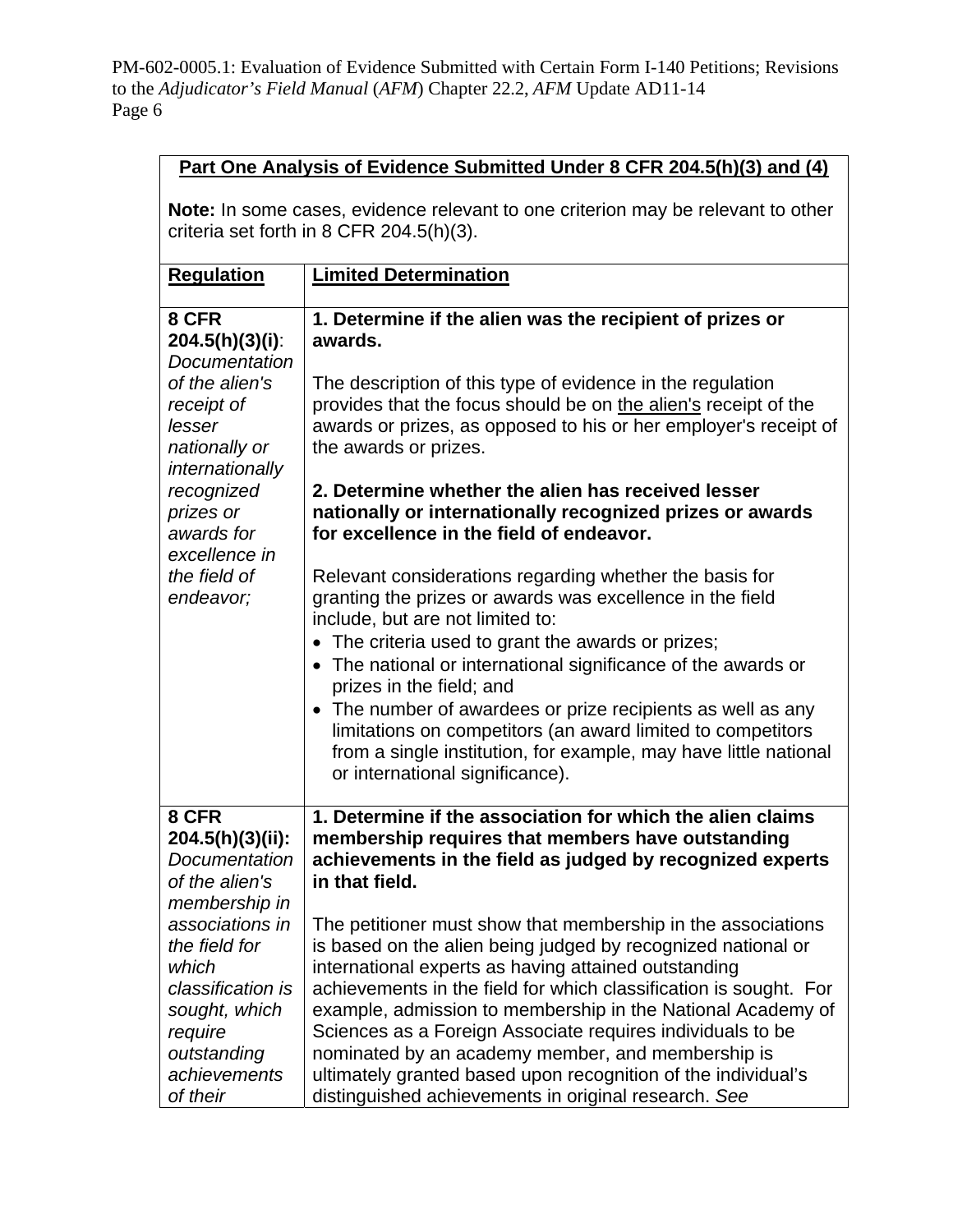| members, as                                                                                                                                           | www.nasonline.org.                                                                                                                                                                                                                                                                                                                                                                                                                                                                                                                                                                                       |  |  |
|-------------------------------------------------------------------------------------------------------------------------------------------------------|----------------------------------------------------------------------------------------------------------------------------------------------------------------------------------------------------------------------------------------------------------------------------------------------------------------------------------------------------------------------------------------------------------------------------------------------------------------------------------------------------------------------------------------------------------------------------------------------------------|--|--|
| judged by<br>recognized<br>national or<br>international<br>experts in their<br>disciplines or<br>fields;                                              | Associations may have multiple levels of membership. The<br>level of membership afforded to the alien must show that in<br>order to obtain that level of membership, the alien was judged<br>by recognized national or international experts as having<br>attained outstanding achievements in the field for which<br>classification is sought.                                                                                                                                                                                                                                                          |  |  |
|                                                                                                                                                       | Relevant factors that may lead to a conclusion that the alien's<br>membership in the associations was not based on outstanding<br>achievements in the field include, but are not limited to,<br>instances where the alien's membership was based:<br>Solely on a level of education or years of experience in a<br>particular field;<br>On the payment of a fee or by subscribing to an<br>$\bullet$<br>association's publications; or<br>On a requirement, compulsory or otherwise, for<br>$\bullet$<br>employment in certain occupations, such as union<br>membership or guild affiliation for actors. |  |  |
| 8 CFR                                                                                                                                                 | 1. Determine whether the published material was related to                                                                                                                                                                                                                                                                                                                                                                                                                                                                                                                                               |  |  |
| 204.5(h)(3)(iii):<br>Published                                                                                                                        | the alien and the alien's specific work in the field for which<br>classification is sought.                                                                                                                                                                                                                                                                                                                                                                                                                                                                                                              |  |  |
| material about<br>the alien in<br>professional or<br>major trade<br>publications or<br>other major<br>media relating<br>to the alien's<br>work in the | The published material should be about the alien relating to his<br>or her work in the field, not just about his or her employer or<br>another organization that he or she is associated with. Note<br>that marketing materials created for the purpose of selling the<br>alien's products or promoting his or her services are not<br>generally considered to be published material about the<br>beneficiary.                                                                                                                                                                                           |  |  |
| field for which<br>classification is<br>sought. Such                                                                                                  | 2. Determine whether the publication qualifies as a<br>professional publication or major trade publication or a<br>major media publication.                                                                                                                                                                                                                                                                                                                                                                                                                                                              |  |  |
| evidence shall<br>include the<br>title, date, and<br>author of the<br>material, and<br>any necessary<br>translation;                                  | Evidence of published material in professional or major trade<br>publications or in other major media publications about the alien<br>should establish that the circulation (on-line or in print) is high<br>compared to other circulation statistics and show who the<br>intended audience of the publication is, as well as the title, date<br>and author of the material.                                                                                                                                                                                                                             |  |  |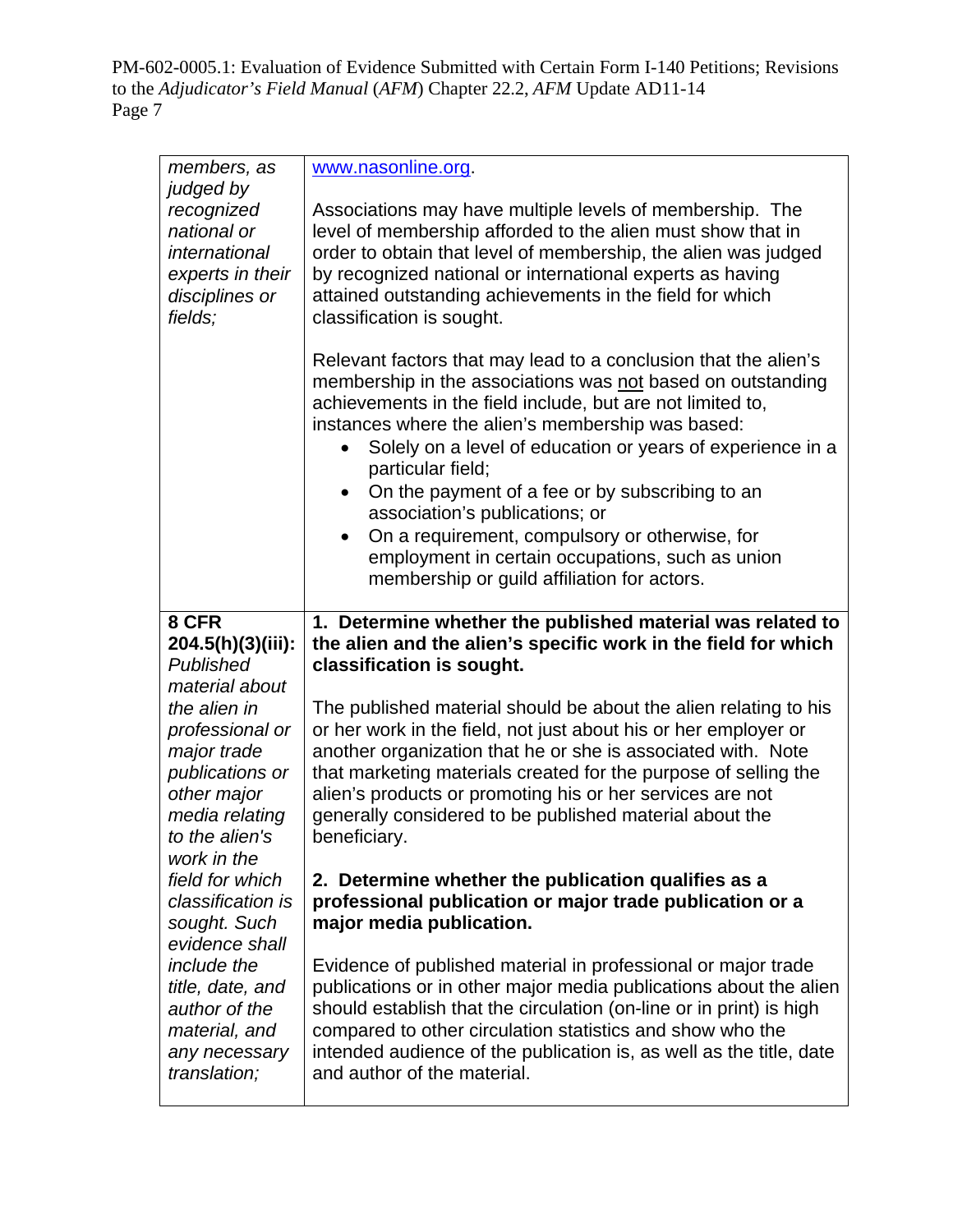| 8 CFR<br>204.5(h)(3)(iv):<br>Evidence of<br>the alien's                                                                       | Determine whether the alien has acted as the judge of the<br>work of others in the same or an allied field of<br>specialization.                                                                                                                                                                                                                                                                                                                                                                                                                                                                                                                                                                                              |  |  |
|-------------------------------------------------------------------------------------------------------------------------------|-------------------------------------------------------------------------------------------------------------------------------------------------------------------------------------------------------------------------------------------------------------------------------------------------------------------------------------------------------------------------------------------------------------------------------------------------------------------------------------------------------------------------------------------------------------------------------------------------------------------------------------------------------------------------------------------------------------------------------|--|--|
| participation,<br>either<br>individually or<br>on a panel, as<br>a judge of the                                               | The petitioner must show that the alien has not only been<br>invited to judge the work of others, but also that the alien<br>actually participated in the judging of the work of others in the<br>same or allied field of specialization.                                                                                                                                                                                                                                                                                                                                                                                                                                                                                     |  |  |
| work of others<br>in the same or<br>an allied field<br>Οf<br>specialization<br>for which<br>classification is<br>sought;      | For example:<br>Peer reviewing for a scholarly journal, as evidenced by a<br>request from the journal to the alien to do the review,<br>accompanied by proof that the review was actually<br>completed.<br>Serving as a member of a Ph.D. dissertation committee that<br>$\bullet$<br>makes the final judgment as to whether an individual<br>candidate's body of work satisfies the requirements for a<br>doctoral degree, as evidenced by departmental records.                                                                                                                                                                                                                                                             |  |  |
| 8 CFR<br>$204.5(h)(3)(v)$ :                                                                                                   | 1. Determine whether the alien has made original<br>contributions in the field.                                                                                                                                                                                                                                                                                                                                                                                                                                                                                                                                                                                                                                               |  |  |
| Evidence of<br>the alien's<br>original<br>scientific,                                                                         | 2. Determine whether the alien's original contributions are<br>of major significance to the field.                                                                                                                                                                                                                                                                                                                                                                                                                                                                                                                                                                                                                            |  |  |
| scholarly,<br>artistic,<br>athletic, or<br>business-<br>related<br>contributions of<br>major<br>significance in<br>the field; | USCIS officers must evaluate whether the original work<br>constitutes major, significant contributions to the field. Although<br>funded and published work may be "original," this fact alone is<br>not sufficient to establish that the work is of major significance.<br>For example, peer-reviewed presentations at academic<br>symposia or peer-reviewed articles in scholarly journals that<br>have provoked widespread commentary or received notice from<br>others working in the field, or entries (particularly a goodly<br>number) in a citation index which cite the alien's work as<br>authoritative in the field, may be probative of the significance of<br>the alien's contributions to the field of endeavor. |  |  |
|                                                                                                                               | USCIS officers should take into account the probative analysis<br>that experts in the field may provide in opinion letters regarding<br>the significance of the alien's contributions in order to assist in<br>giving an assessment of the alien's original contributions of<br>major significance. That said, not all expert letters provide such<br>analysis. Letters that specifically articulate how the alien's<br>contributions are of major significance to the field and its impact                                                                                                                                                                                                                                   |  |  |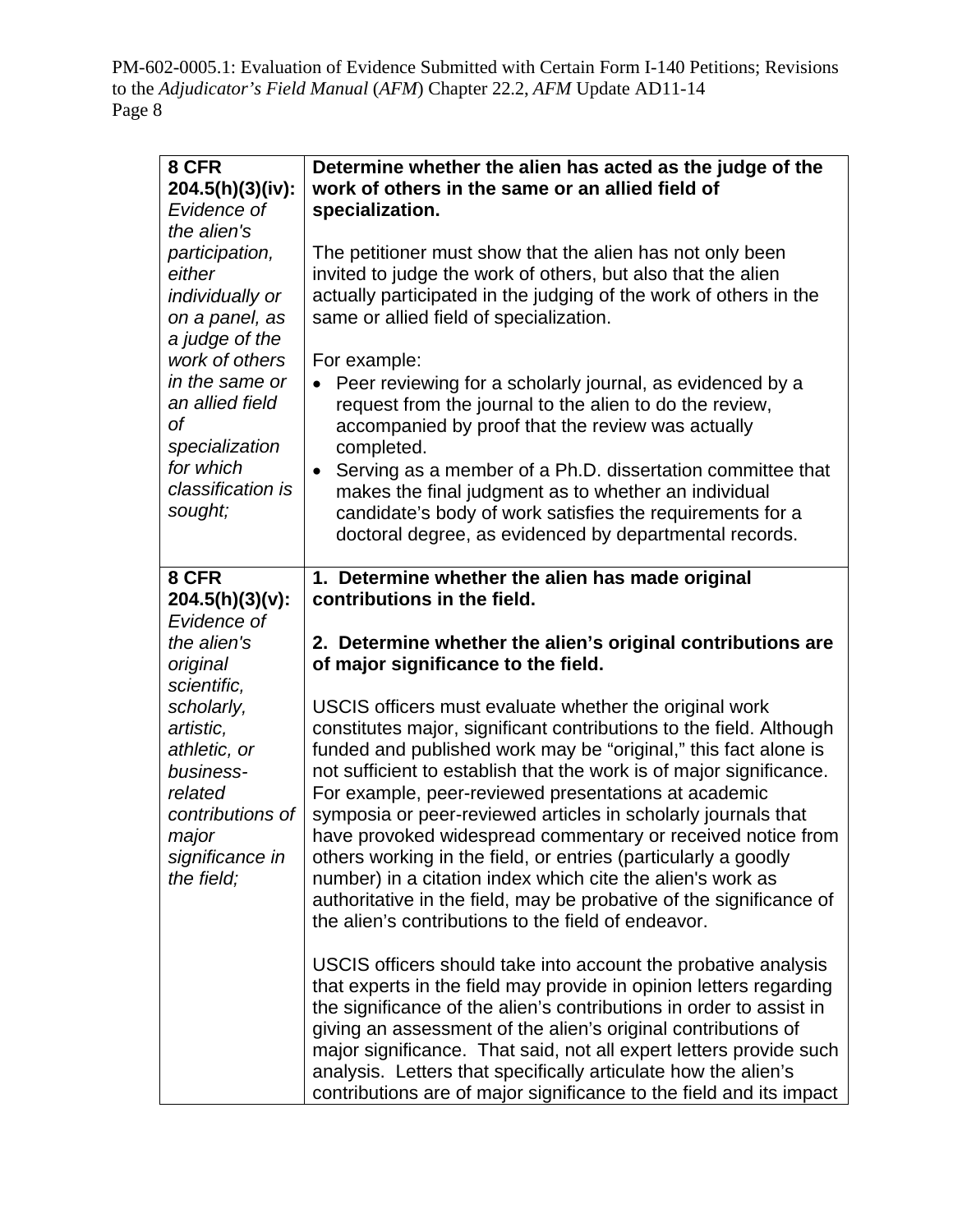|                                                                                                                                                                                                      | on subsequent work add value. Letters that lack specifics and<br>simply use hyperbolic language do not add value, and are not<br>considered to be probative evidence that may form the basis for<br>meeting this criterion.                                                                                                                                                                                                                                                                                                                                                                                                                                                                                                                                                                                                                                                                                                                                                                                                                                                                                                                                                                                                                                                          |
|------------------------------------------------------------------------------------------------------------------------------------------------------------------------------------------------------|--------------------------------------------------------------------------------------------------------------------------------------------------------------------------------------------------------------------------------------------------------------------------------------------------------------------------------------------------------------------------------------------------------------------------------------------------------------------------------------------------------------------------------------------------------------------------------------------------------------------------------------------------------------------------------------------------------------------------------------------------------------------------------------------------------------------------------------------------------------------------------------------------------------------------------------------------------------------------------------------------------------------------------------------------------------------------------------------------------------------------------------------------------------------------------------------------------------------------------------------------------------------------------------|
| 8 CFR 204.5<br>(h)(3)(vi):<br>Evidence of<br>the alien's<br>authorship of<br>scholarly<br>articles in the<br>field, in<br>professional or<br>major trade<br>publications or<br>other major<br>media; | 1. Determine whether the alien has authored scholarly<br>articles in the field.<br>As defined in the academic arena, a scholarly article reports on<br>original research, experimentation, or philosophical discourse. It<br>is written by a researcher or expert in the field who is often<br>affiliated with a college, university, or research institution. In<br>general, it should have footnotes, endnotes, or a bibliography,<br>and may include graphs, charts, videos, or pictures as<br>illustrations of the concepts expressed in the article.<br>For other fields, a scholarly article should be written for learned<br>persons in that field. ("Learned" is defined as "having or<br>demonstrating profound knowledge or scholarship"). Learned<br>persons include all persons having profound knowledge of a<br>field.<br>2. Determine whether the publication qualifies as a<br>professional publication or major trade publication or a<br>major media publication.<br>Evidence of published material in professional or major trade<br>publications or in other major media publications should<br>establish that the circulation (on-line or in print) is high<br>compared to other circulation statistics and who the intended<br>audience of the publication is. |
| 8 CFR 204.5<br>(h)(3)(vii):<br>Evidence of<br>the display of<br>the alien's<br>work in the<br>field at artistic<br>exhibitions or<br>showcases;                                                      | 1. Determine whether the work that was displayed is the<br>alien's work product.<br>The description of this type of evidence in the regulation<br>provides that the work must be the alien's.<br>2. Determine whether the venues (virtual or otherwise)<br>where the alien's work was displayed were <i>artistic</i><br>exhibitions or showcases.<br>Webster's online dictionary defines:                                                                                                                                                                                                                                                                                                                                                                                                                                                                                                                                                                                                                                                                                                                                                                                                                                                                                            |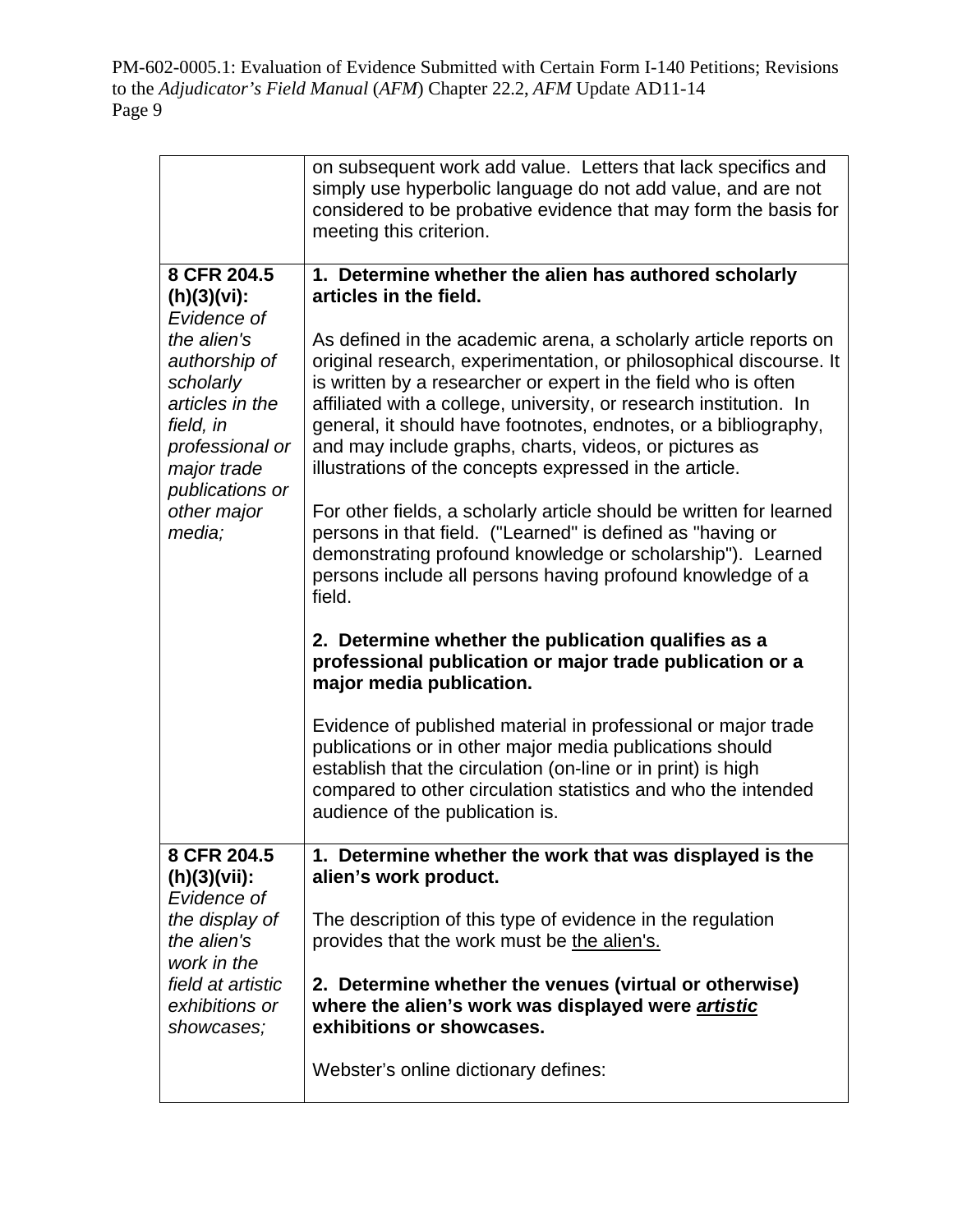|                                                                                                                                | Exhibition as a public showing.                                                                                                                                                                                                                                                                                                                                                                                                                                                                                                  |
|--------------------------------------------------------------------------------------------------------------------------------|----------------------------------------------------------------------------------------------------------------------------------------------------------------------------------------------------------------------------------------------------------------------------------------------------------------------------------------------------------------------------------------------------------------------------------------------------------------------------------------------------------------------------------|
|                                                                                                                                | (See: http://www.merriam-webster.com/dictionary/exhibition)                                                                                                                                                                                                                                                                                                                                                                                                                                                                      |
|                                                                                                                                | Showcase as a setting, occasion, or medium for exhibiting<br>something or someone especially in an attractive or favorable<br>aspect.                                                                                                                                                                                                                                                                                                                                                                                            |
|                                                                                                                                | (See: http://www.merriam-webster.com/dictionary/showcase)                                                                                                                                                                                                                                                                                                                                                                                                                                                                        |
| 8 CFR 204.5<br>(h)(3)(viii):<br>Evidence that                                                                                  | 1. Determine whether the alien has performed in leading or<br>critical roles for organizations or establishments.                                                                                                                                                                                                                                                                                                                                                                                                                |
| the alien has<br>performed in a                                                                                                | In evaluating such evidence, USCIS officers must examine<br>whether the role is (or was) leading or critical.                                                                                                                                                                                                                                                                                                                                                                                                                    |
| leading or<br>critical role for<br>organizations<br><b>or</b><br>establishments<br>that have a<br>distinguished<br>reputation; | If a leading role, the evidence must establish that the alien is (or<br>was) a leader. A title, with appropriate matching duties, can<br>help to establish if a role is (or was), in fact, leading.                                                                                                                                                                                                                                                                                                                              |
|                                                                                                                                | If a critical role, the evidence must establish that the alien has<br>contributed in a way that is of significant importance to the<br>outcome of the organization or establishment's activities. A<br>supporting role may be considered "critical" if the alien's<br>performance in the role is (or was) important in that way. It is<br>not the title of the alien's role, but rather the alien's performance<br>in the role that determines whether the role is (or was) critical.                                            |
|                                                                                                                                | This is one criterion where letters from individuals with personal<br>knowledge of the significance of the alien's leading or critical<br>role can be particularly helpful to USCIS officers in making this<br>determination as long as the letters contain detailed and<br>probative information that specifically addresses how the<br>alien's role for the organization or establishment was leading or<br>critical. Note: 8 CFR 204.5(g)(1) states that evidence of<br>experience "shall" consist of letters from employers. |
|                                                                                                                                | 2. Determine whether the organization or establishment<br>has a distinguished reputation.                                                                                                                                                                                                                                                                                                                                                                                                                                        |
|                                                                                                                                | USCIS officers should keep in mind that the relative size or<br>longevity of an organization or establishment is not in and of<br>itself a determining factor. Rather, the organization or<br>establishment must be recognized as having a distinguished                                                                                                                                                                                                                                                                         |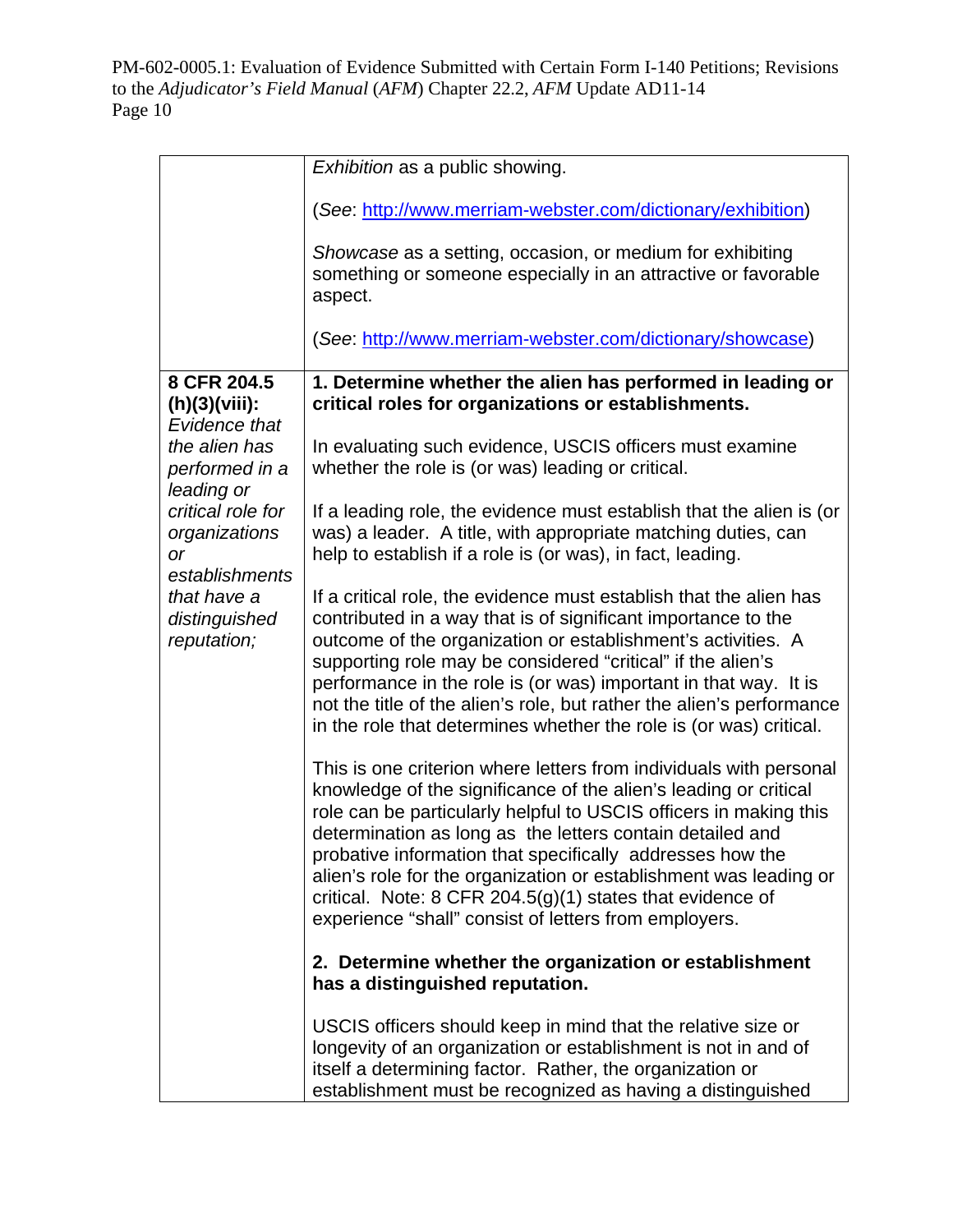|                                                                                                                                                                                                              | reputation. Webster's online dictionary defines distinguished as<br>1: marked by eminence, distinction, or excellence<br><distinguished 2:="" <a<br="" an="" and="" befitting="" eminent="" leadership="" person="">distinguished setting.<br/>(See http://www.merriam-webster.com/dictionary/distinguished)</distinguished>                                                                                                                                                                                                                                                                                                                                                                                                                                                                                                                                                                                                                                                                                                                                                                                                                                                                                                                                                                                                                       |
|--------------------------------------------------------------------------------------------------------------------------------------------------------------------------------------------------------------|----------------------------------------------------------------------------------------------------------------------------------------------------------------------------------------------------------------------------------------------------------------------------------------------------------------------------------------------------------------------------------------------------------------------------------------------------------------------------------------------------------------------------------------------------------------------------------------------------------------------------------------------------------------------------------------------------------------------------------------------------------------------------------------------------------------------------------------------------------------------------------------------------------------------------------------------------------------------------------------------------------------------------------------------------------------------------------------------------------------------------------------------------------------------------------------------------------------------------------------------------------------------------------------------------------------------------------------------------|
|                                                                                                                                                                                                              |                                                                                                                                                                                                                                                                                                                                                                                                                                                                                                                                                                                                                                                                                                                                                                                                                                                                                                                                                                                                                                                                                                                                                                                                                                                                                                                                                    |
| 8 CFR<br>204.5(h)(3)(ix):<br>Evidence that<br>the alien has<br>commanded a<br>high salary or<br>other<br>significantly<br>high<br>remuneration<br>for services, in<br>relation to<br>others in the<br>field; | 1. Determine whether the alien's salary or remuneration is<br>high relative to the compensation paid to others working in<br>the field.<br>Evidence regarding whether the alien's compensation is high<br>relative to that of others working in the field may take many<br>forms. If the petitioner is claiming to meet this criterion, then<br>the burden is on the petitioner to provide appropriate evidence.<br>Examples may include, but are not limited to, geographical or<br>position-appropriate compensation surveys and organizational<br>justifications to pay above the compensation data. Three Web<br>sites that may be helpful in evaluating the evidence provided by<br>the petitioner are:<br>The Bureau of Labor Statistics (BLS):<br>http://www.bls.gov/bls/blswage.htm<br>The Department of Labor's Career One Stop website:<br>http://www.careeronestop.org/SalariesBenefits/Sal_default.aspx<br>The Department of Labor's Office of Foreign Labor Certification<br>Online Wage Library:<br>http://www.flcdatacenter.com<br>Note: Aliens working in different countries should be evaluated<br>based on the wage statistics or comparable evidence in that<br>country, rather than by simply converting the salary to U.S.<br>dollars and then viewing whether that salary would be<br>considered high in the United States. |
| 8 CFR<br>$204.5(h)(3)(x)$ :                                                                                                                                                                                  | Determine whether the alien has enjoyed commercial<br>successes in the performing arts.                                                                                                                                                                                                                                                                                                                                                                                                                                                                                                                                                                                                                                                                                                                                                                                                                                                                                                                                                                                                                                                                                                                                                                                                                                                            |
| Evidence of                                                                                                                                                                                                  |                                                                                                                                                                                                                                                                                                                                                                                                                                                                                                                                                                                                                                                                                                                                                                                                                                                                                                                                                                                                                                                                                                                                                                                                                                                                                                                                                    |
| commercial                                                                                                                                                                                                   | This criterion focuses on volume of sales and box office                                                                                                                                                                                                                                                                                                                                                                                                                                                                                                                                                                                                                                                                                                                                                                                                                                                                                                                                                                                                                                                                                                                                                                                                                                                                                           |
| successes in                                                                                                                                                                                                 | receipts as a measure of the alien's commercial success in the                                                                                                                                                                                                                                                                                                                                                                                                                                                                                                                                                                                                                                                                                                                                                                                                                                                                                                                                                                                                                                                                                                                                                                                                                                                                                     |
| the performing                                                                                                                                                                                               | performing arts. Therefore, the mere fact that an alien has                                                                                                                                                                                                                                                                                                                                                                                                                                                                                                                                                                                                                                                                                                                                                                                                                                                                                                                                                                                                                                                                                                                                                                                                                                                                                        |
| arts, as shown                                                                                                                                                                                               | recorded and released musical compilations or performed in                                                                                                                                                                                                                                                                                                                                                                                                                                                                                                                                                                                                                                                                                                                                                                                                                                                                                                                                                                                                                                                                                                                                                                                                                                                                                         |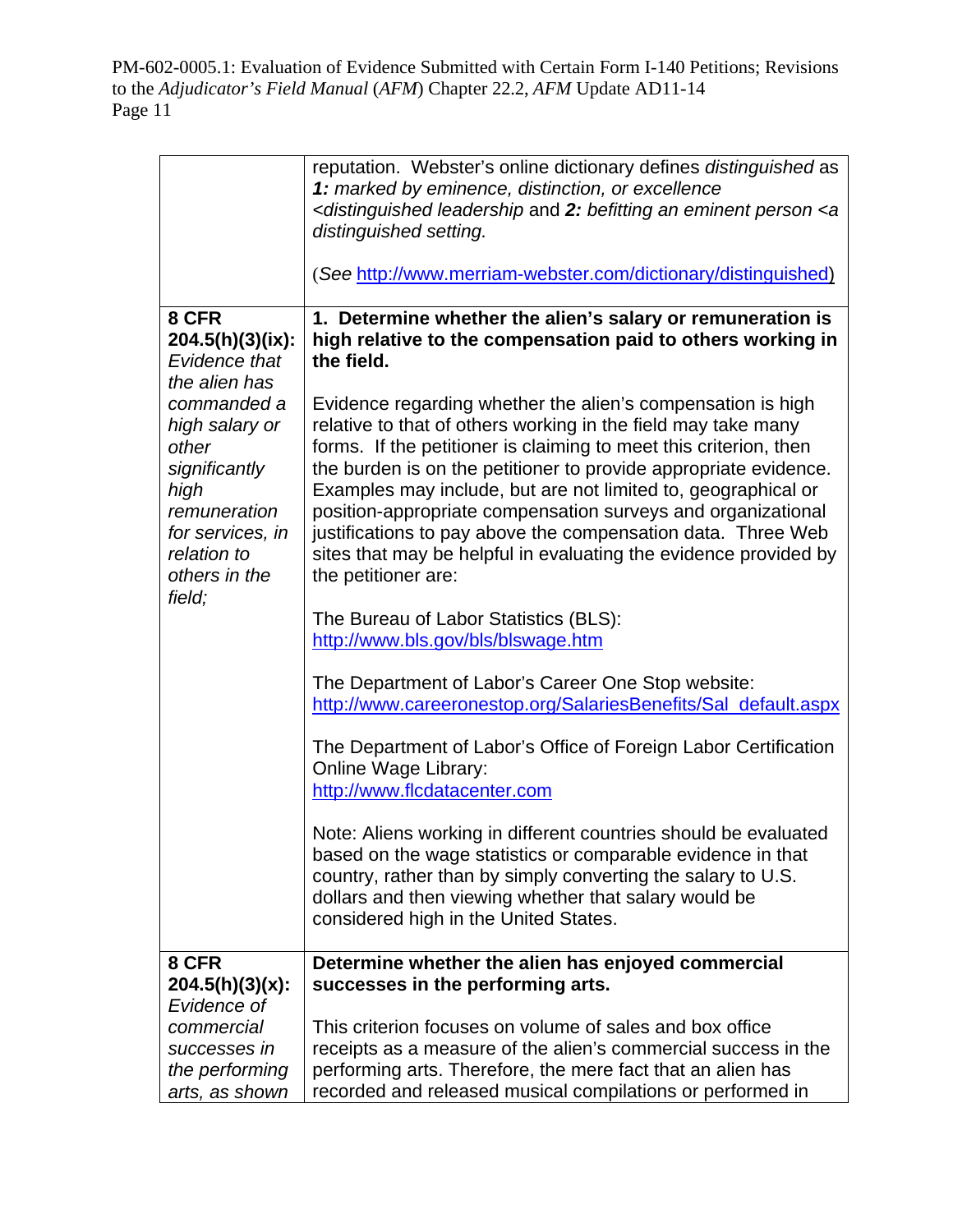| by box office<br>receipts or<br>record,<br>cassette,<br>compact disk,<br>or video sales.                                                                      | theatrical, motion picture or television productions would be<br>insufficient, in and of itself, to meet this criterion. The evidence<br>must show that the volume of sales and box office receipts<br>reflect the alien's commercial success relative to others<br>involved in similar pursuits in the performing arts.                                                                                                                                                                                                                                                     |
|---------------------------------------------------------------------------------------------------------------------------------------------------------------|------------------------------------------------------------------------------------------------------------------------------------------------------------------------------------------------------------------------------------------------------------------------------------------------------------------------------------------------------------------------------------------------------------------------------------------------------------------------------------------------------------------------------------------------------------------------------|
| 8 CFR<br>204.5(h)(4): If                                                                                                                                      | Determine if the evidence submitted is comparable to the<br>evidence required in 8 CFR 204.5(h)(3).                                                                                                                                                                                                                                                                                                                                                                                                                                                                          |
| the standards<br>do not readily<br>apply to the<br>beneficiary's<br>occupation, the<br>petitioner may<br>submit<br>comparable<br>evidence to<br>establish the | This regulatory provision provides petitioners the opportunity to<br>submit comparable evidence to establish the alien beneficiary's<br>eligibility, if it is determined that the standards described in 8<br>CFR 204.5(h)(3) do not readily apply to the alien's occupation.<br>When evaluating such "comparable" evidence, consider<br>whether the 8 CFR 204.5(h)(3) criteria are readily applicable to<br>the alien's occupation and, if not, whether the evidence<br>provided is truly comparable to the criteria listed in that<br>regulation.                          |
| beneficiary's<br>eligibility.                                                                                                                                 | General assertions that any of the ten objective criteria<br>described in 8 CFR 204.5(h) $(3)$ do not readily apply to the<br>alien's occupation are not probative and should be discounted.<br>Similarly, claims that USCIS should accept witness letters as<br>comparable evidence are not persuasive. The petitioner should<br>explain why it has not submitted evidence that would satisfy at<br>least three of the criteria set forth in 8 CFR 204.5(h)(3) as well<br>as why the evidence it has submitted is "comparable" to that<br>required under 8 CFR 204.5(h)(3). |
|                                                                                                                                                               | On the other hand, the following are examples of where 8 CFR<br>$204.5(h)(4)$ might apply.                                                                                                                                                                                                                                                                                                                                                                                                                                                                                   |
|                                                                                                                                                               | (1) An alien beneficiary who is an Olympic coach whose<br>athlete wins an Olympic medal while under the alien's principal<br>tutelage would likely constitute evidence comparable to that in 8<br>CFR 204.5(h)(3)(v).                                                                                                                                                                                                                                                                                                                                                        |
|                                                                                                                                                               | (2) Election to a national all-star or Olympic team might serve<br>as comparable evidence for evidence of memberships in 8 CFR<br>$204.5(h)(3)(ii)$ .                                                                                                                                                                                                                                                                                                                                                                                                                        |
|                                                                                                                                                               | <b>Note:</b> There is no comparable evidence for the one-time<br>achievement of a major, international recognized award.                                                                                                                                                                                                                                                                                                                                                                                                                                                     |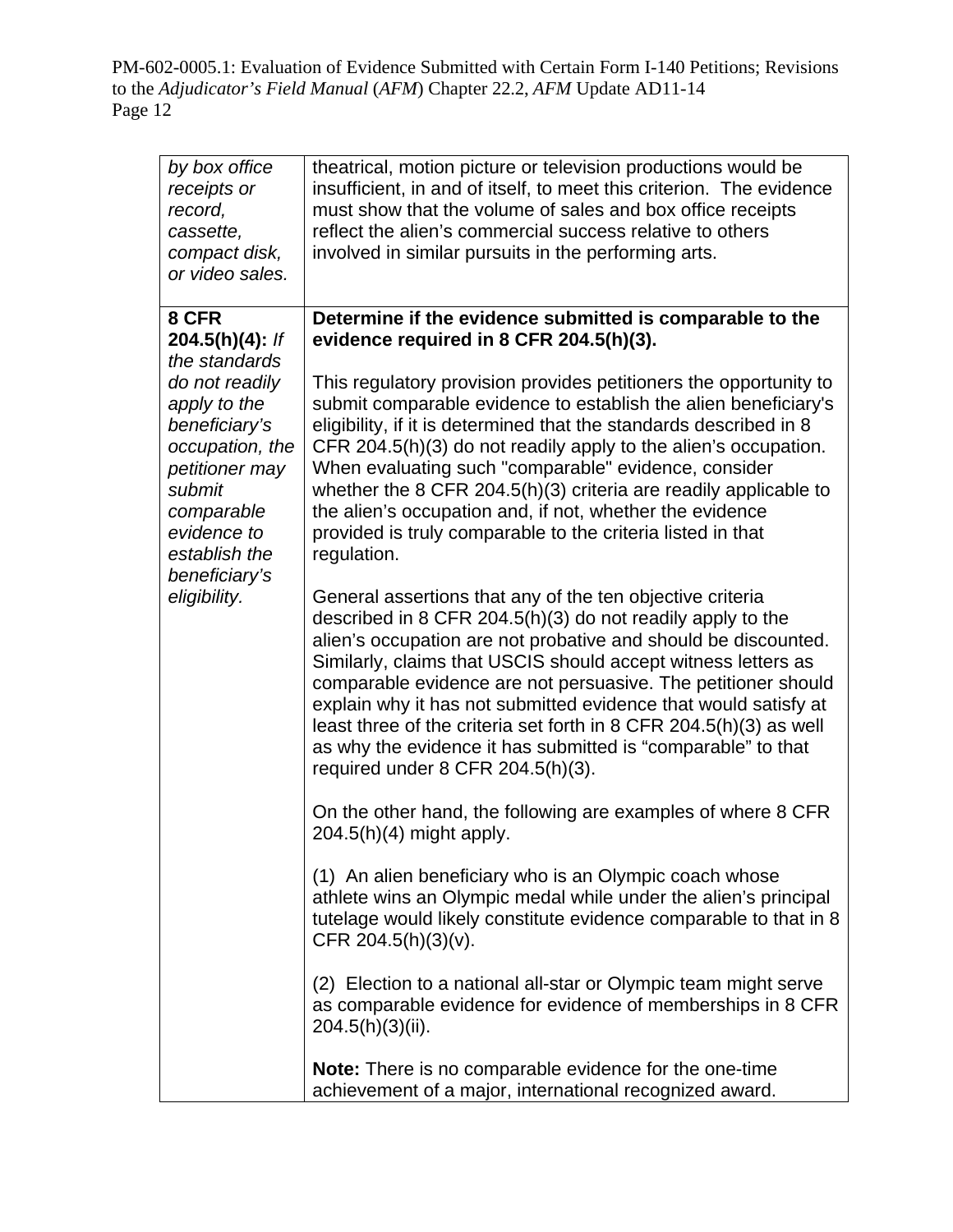Part One Note: Objectively meeting the regulatory criteria in part one alone does not establish that the alien in fact meets the requirements for classification as an Alien of Extraordinary Ability under section 203(b)(1)(A) of the INA.

For example:

Participating in the judging of the work of others in the same or an allied field of specialization alone, regardless of the circumstances, should satisfy the regulatory criteria in part one. However, for the analysis in part two, the alien's participation should be evaluated to determine whether it was indicative of the alien being one of that small percentage who have risen to the very top of the field of endeavor and enjoying sustained national or international acclaim.

Publishing scholarly articles in professional or major trade publications or other major media alone, regardless of the caliber, should satisfy the regulatory criteria in part one. However, for the analysis in part two, the alien's publications should be evaluated to determine whether they were indicative of the alien being one of that small percentage who have risen to the very top of the field of endeavor and enjoying sustained national or international acclaim.

The issue related to whether the alien is one of that small percentage who have risen to the very top of the field of endeavor and enjoys sustained national or international acclaim should be addressed and articulated in part two of the analysis, not in part one where the USCIS officer is only required to determine if the evidence objectively meets the regulatory criteria.

Part Two: Final Merits Determination. Meeting the minimum requirement of providing required initial evidence does not, in itself, establish that the alien in fact meets the requirements for classification as an alien of extraordinary ability under section 203(b)(1)(A) of the INA. As part of the final merits determination, the quality of the evidence also should be considered, such as whether the judging responsibilities were internal and whether the scholarly articles (if inherent to the occupation) are cited by others in the field.

In Part Two of the analysis in each case, USCIS officers should evaluate the evidence together when considering the petition in its entirety to make a final merits determination of whether or not the petitioner, by a preponderance of the evidence, has demonstrated that the alien has sustained national or international acclaim and that his or her achievements have been recognized in the field of expertise, indicating that the alien is one of that small percentage who has risen to the very top of the field of endeavor.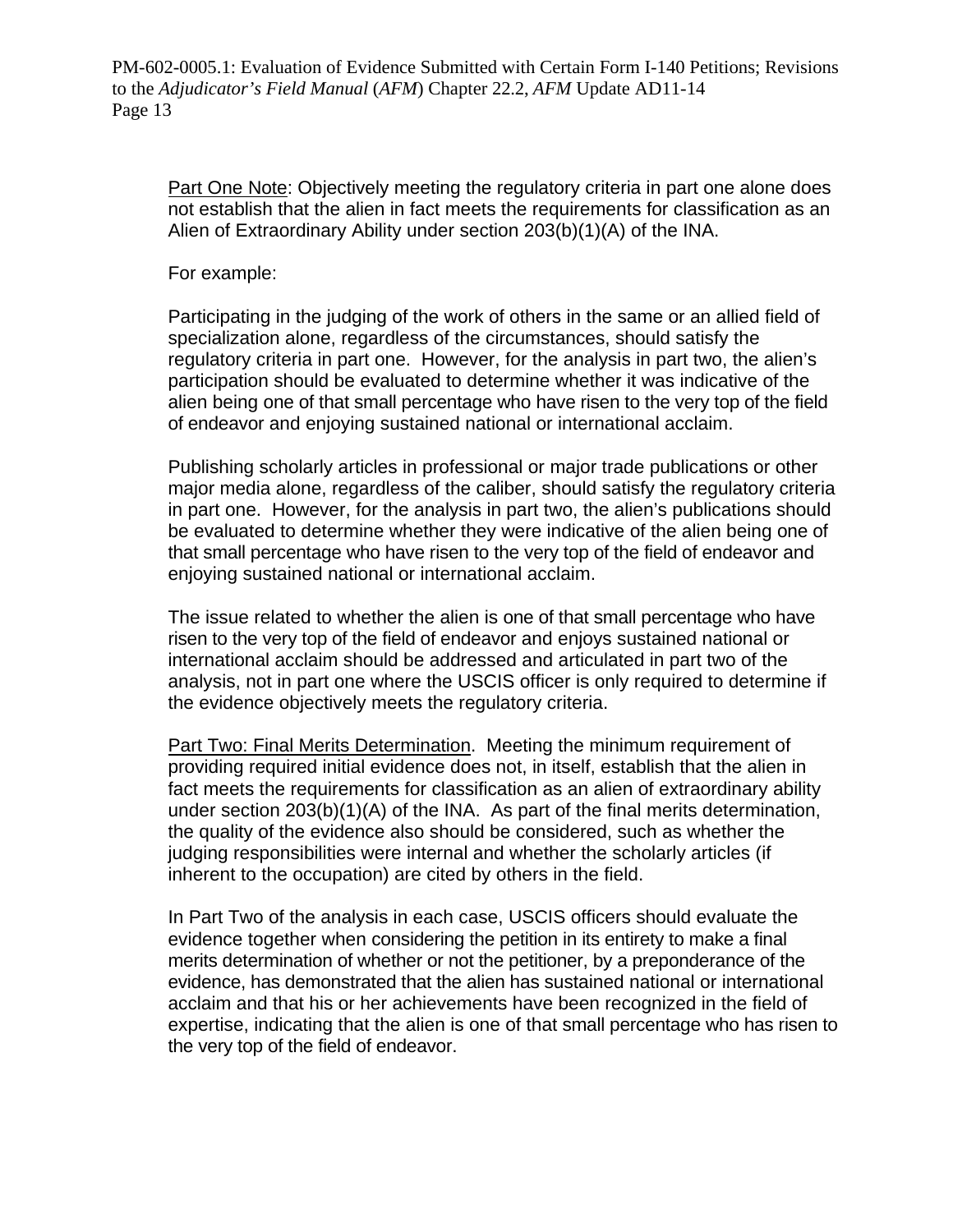If the USCIS officer determines that the petitioner has failed to demonstrate these requirements, the USCIS officer should not merely make general assertions regarding this failure. Rather, the USCIS officer must articulate the specific reasons as to why the USCIS officer concludes that the petitioner, by a preponderance of the evidence, has not demonstrated that the alien is an alien of extraordinary ability under section 203(b)(1)(A) of the INA.

 2. The introductory language of paragraph (1)(E) of Chapter 22.2(i) of the *AFM* is revised to read as follows:

(E) Sustained National or International Acclaim. Under [8 CFR 204.5\(h\)\(3\)](http://www.uscis.gov/ilink/docView/SLB/HTML/SLB/0-0-0-1/0-0-0-11261/0-0-0-12632/0-0-0-13411.html#0-0-0-10683), a petition for an alien of extraordinary ability must be accompanied by evidence that the alien has sustained national or international acclaim and that the alien's achievements have been recognized in the field of expertise. In determining whether the beneficiary has enjoyed "sustained" national or international acclaim, bear in mind that such acclaim must be maintained. (According to Black's Law Dictionary, 1585 (9th Ed, 2009), the definition of *sustain* is "(1) to support or maintain, especially over a long period of time; 6. To persist in making (an effort) over a long period of time.") However, the word "sustained" does not imply an age limit on the beneficiary. A beneficiary may be very young in his or her career and still be able to show sustained acclaim. There is also no definitive time frame on what constitutes "sustained." If an alien was recognized for a particular achievement, the USCIS officer should determine whether the alien continues to maintain a comparable level of acclaim in the field of expertise since the alien was originally afforded that recognition. An alien may have achieved national or international acclaim in the past but then failed to maintain a comparable level of acclaim thereafter.

**Note:** Section 22.2(i)(1)(A) of this chapter describes the limited determinations that should be made in Part One of the analysis to determine whether the alien has met any of the evidentiary criteria claimed by the petitioner at 8 CFR 204.5(h)(3). However, the evidence evaluated in Part One is also reviewed in Part Two to determine whether the alien is one of that small percentage who has risen to the very top of the field of endeavor, and that he or she has sustained national or international acclaim.

- 3. The existing text of paragraph (1)(F) of Chapter 22.2(i) of the *AFM* is removed and the paragraph is reserved.
- 4. Paragraph (2)(A) of Chapter 22.2(i) of the *AFM* is revised to read as follows:

(A) Evaluating Evidence Submitted in Support of a Petition for an Outstanding Professor or Researcher. 8 CFR 204.5(i)(3) describes the evidence that must be submitted in support of an I-140 petition for an outstanding professor or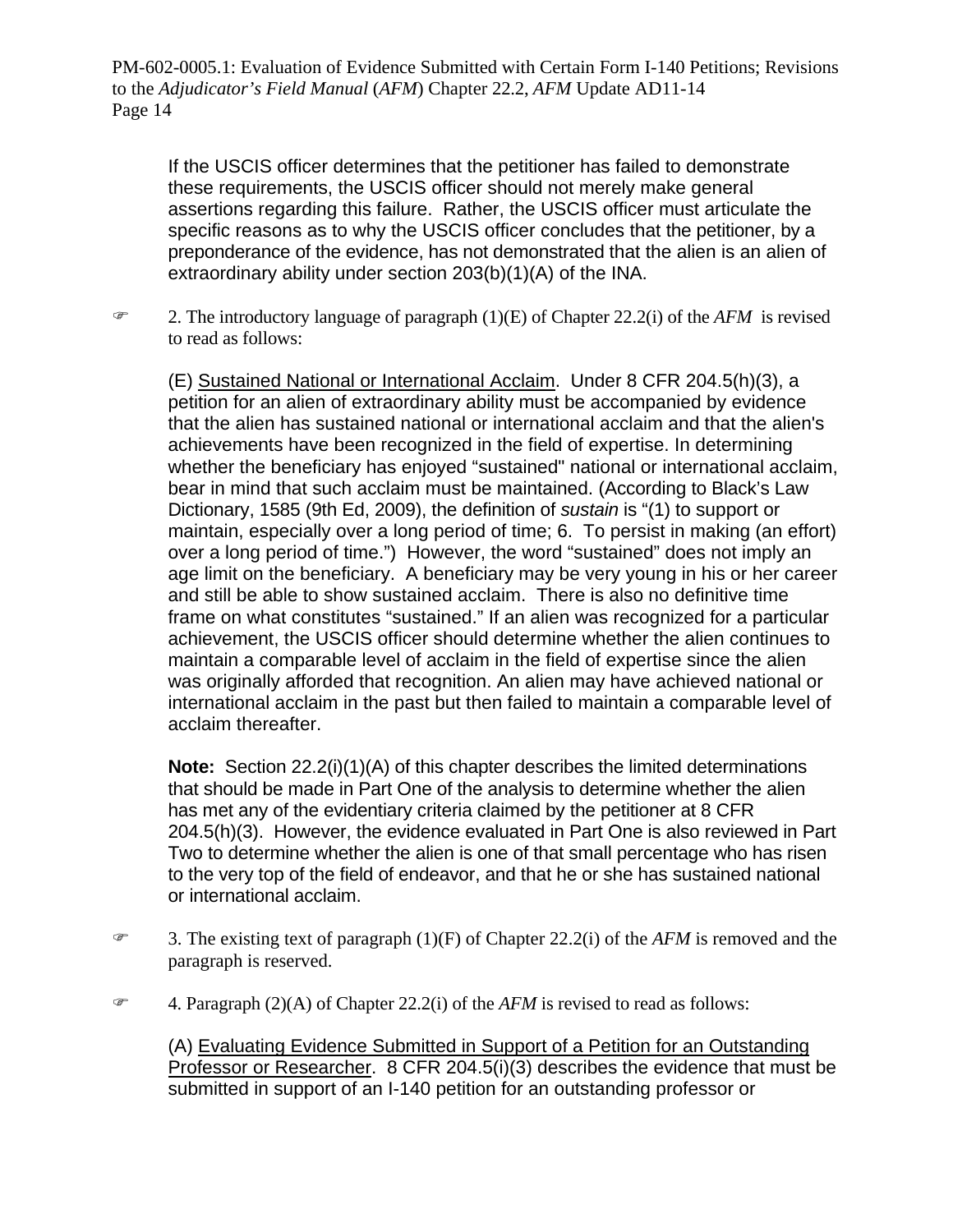researcher. The evidence that must be provided in support of E12, outstanding professor or researcher petitions must demonstrate that the alien is recognized *internationally* as outstanding in the academic field specified in the petition. 8 CFR 204.5(i)(2) defines academic field as "a body of specialized knowledge offered for study at an accredited United States university or institution of higher education." By regulatory definition, a body of specialized knowledge is larger than a very small area of specialization in which only a single course is taught or is the subject of a very specialized dissertation. As such, it would be acceptable to find the alien is an outstanding professor or researcher in the claimed field (e.g., particle physics vs. physics in general), as long as the petitioner has demonstrated that the claimed field is "a body of specialized knowledge offered for study at an accredited United States university or institution of higher education." In addition, the petition must be accompanied by an offer of permanent, tenured, or tenure-track employment (limited to "permanent positions" in the case of research positions) from a qualifying prospective employer and evidence that the alien has had at least three years of experience in teaching or research in the "academic field" in which the alien will be engaged. *See* [8 CFR 204.5\(i\)\(3\)\(ii\) a](http://www.uscis.gov/ilink/docView/SLB/HTML/SLB/0-0-0-1/0-0-0-11261/0-0-0-12632/0-0-0-13411.html#0-0-0-10731)nd [\(iii\)](http://www.uscis.gov/ilink/docView/SLB/HTML/SLB/0-0-0-1/0-0-0-11261/0-0-0-12632/0-0-0-13411.html#0-0-0-10733). The definitions for "permanent" and "academic field" can be found in [8 CFR 204.5\(i\)\(2\)](http://www.uscis.gov/ilink/docView/SLB/HTML/SLB/0-0-0-1/0-0-0-11261/0-0-0-12632/0-0-0-13411.html#0-0-0-10713).

USCIS officers should use a two-part analysis to evaluate the evidence submitted with the petition to demonstrate eligibility under 203(b)(1)(B) of the INA. First, USCIS officers should evaluate the evidence submitted by the petitioner to determine, by a preponderance of the evidence, which evidence objectively meets the parameters of the regulatory description applicable to that type of evidence (referred to as "regulatory criteria"). Second, USCIS officers should evaluate the evidence together when considering the petition in its entirety for the final merits determination regarding the required high level of expertise for the immigrant classification.

Part One: Evaluate Whether the Evidence Provided Meets any of the Regulatory Criteria. The determination in Part One is limited to determining whether the evidence submitted with the petition is comprised of at least two of the six regulatory criteria listed at 8 CFR 204.5(i)(3)(i) as discussed below, applying a preponderance of the evidence standard.

**Note:** While USCIS officers should objectively consider the quality and caliber of the evidence as required by the parameters of the regulations to determine whether a particular regulatory criterion has been met, USCIS officers should not make a determination relative to the alien's claimed international recognition in Part One of the case analysis. See the table below for guidance on the limited determinations that should be made in Part One of the E12 analysis: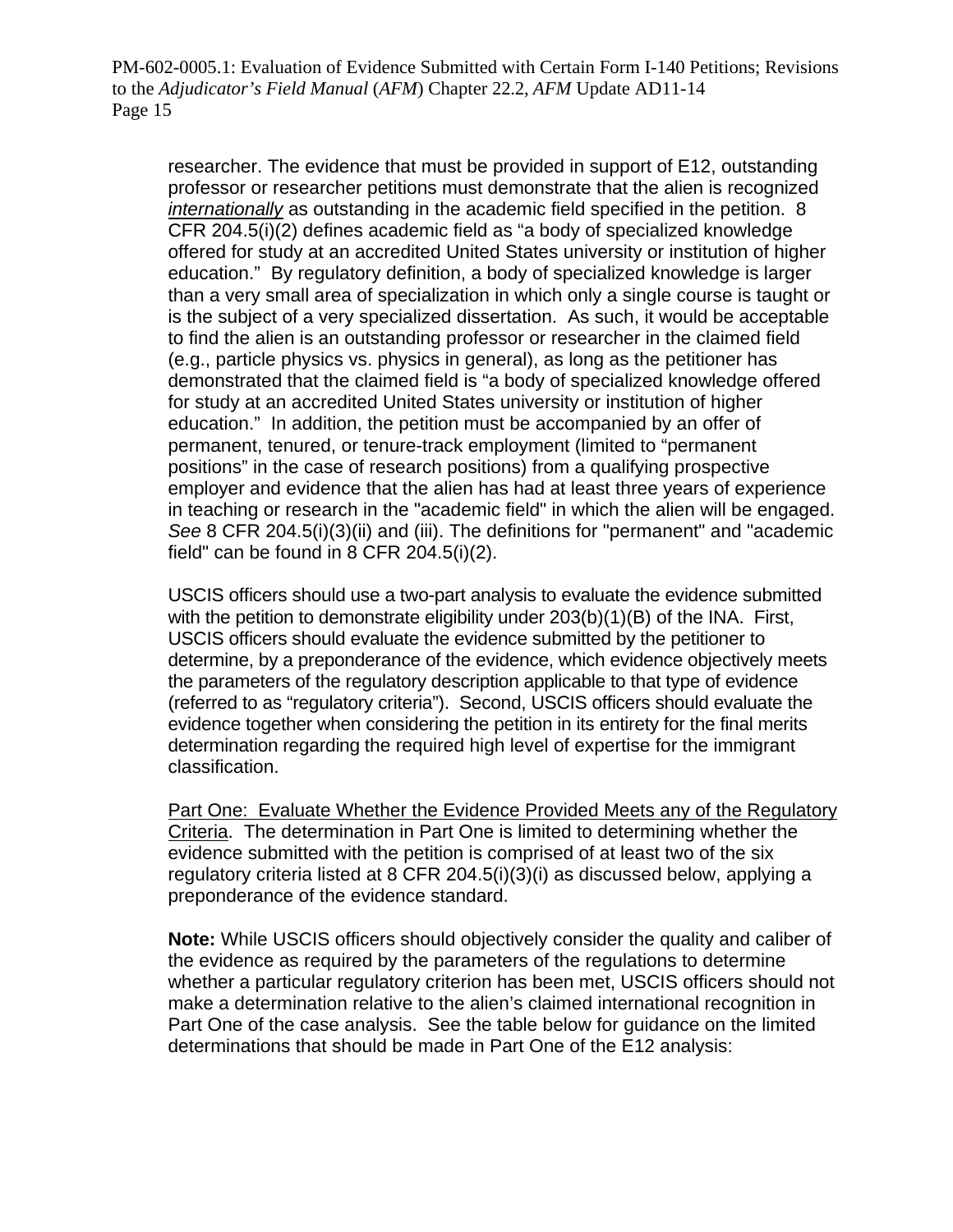| Part One Analysis of Evidence Submitted Under 8 CFR 204.5(i)(3)(i)                                                                                                 |                                                                                                                                                                                                                                                                                                                                                                                                                                                                                                                                                                                                                                                                                                                                                                                                                                                                                                                              |  |  |
|--------------------------------------------------------------------------------------------------------------------------------------------------------------------|------------------------------------------------------------------------------------------------------------------------------------------------------------------------------------------------------------------------------------------------------------------------------------------------------------------------------------------------------------------------------------------------------------------------------------------------------------------------------------------------------------------------------------------------------------------------------------------------------------------------------------------------------------------------------------------------------------------------------------------------------------------------------------------------------------------------------------------------------------------------------------------------------------------------------|--|--|
| Note: In some cases, evidence relevant to one criterion may be relevant to<br>other criteria set forth in 8 CFR 204.5(i)(3).                                       |                                                                                                                                                                                                                                                                                                                                                                                                                                                                                                                                                                                                                                                                                                                                                                                                                                                                                                                              |  |  |
| <b>Regulation</b>                                                                                                                                                  | <b>Limited Determination</b>                                                                                                                                                                                                                                                                                                                                                                                                                                                                                                                                                                                                                                                                                                                                                                                                                                                                                                 |  |  |
| 8 CFR<br>204.5(i)(3)(i)(A):<br>Documentation of<br>the alien's receipt<br>of major prizes or<br>awards for<br>outstanding<br>achievement in the<br>academic field; | 1. Determine if the alien was the recipient of prizes or<br>awards.<br>The description of this type of evidence in the regulation<br>provides that the focus must be on the alien's receipt of the<br>major prizes or awards, as opposed to his or her<br>employer's receipt of the prizes or awards.<br>2. Determine whether the alien has received major<br>prizes or awards for outstanding achievement in the<br>academic field.<br>Relevant considerations regarding whether the basis for<br>granting the major prizes or awards for outstanding<br>achievement in the academic field include, but are not<br>limited to:<br>• The criteria used to grant the major prizes or awards;<br>and,<br>• The number of prize recipients or awardees as well as<br>any limitations on competitors (a prize or award limited<br>to competitors from a single institution, for example, may<br>not rise to the level of major). |  |  |
| 8 CFR<br>204.5(i)(3)(i)(B):                                                                                                                                        | 1. Determine if the association for which the alien<br>claims membership requires outstanding                                                                                                                                                                                                                                                                                                                                                                                                                                                                                                                                                                                                                                                                                                                                                                                                                                |  |  |
| Documentation of<br>the alien's<br>membership in<br>associations in the<br>academic field<br>which require<br>outstanding<br>achievements of<br>their members;     | achievements in the academic field.<br>The petitioner must show that membership in the<br>associations is based on the alien's outstanding<br>achievements in the academic field.<br>Associations may have multiple levels of membership.<br>The level of membership afforded to the alien must show<br>that it requires outstanding achievements in the academic<br>field for which classification is sought.<br>Relevant factors that may lead to a conclusion that the                                                                                                                                                                                                                                                                                                                                                                                                                                                    |  |  |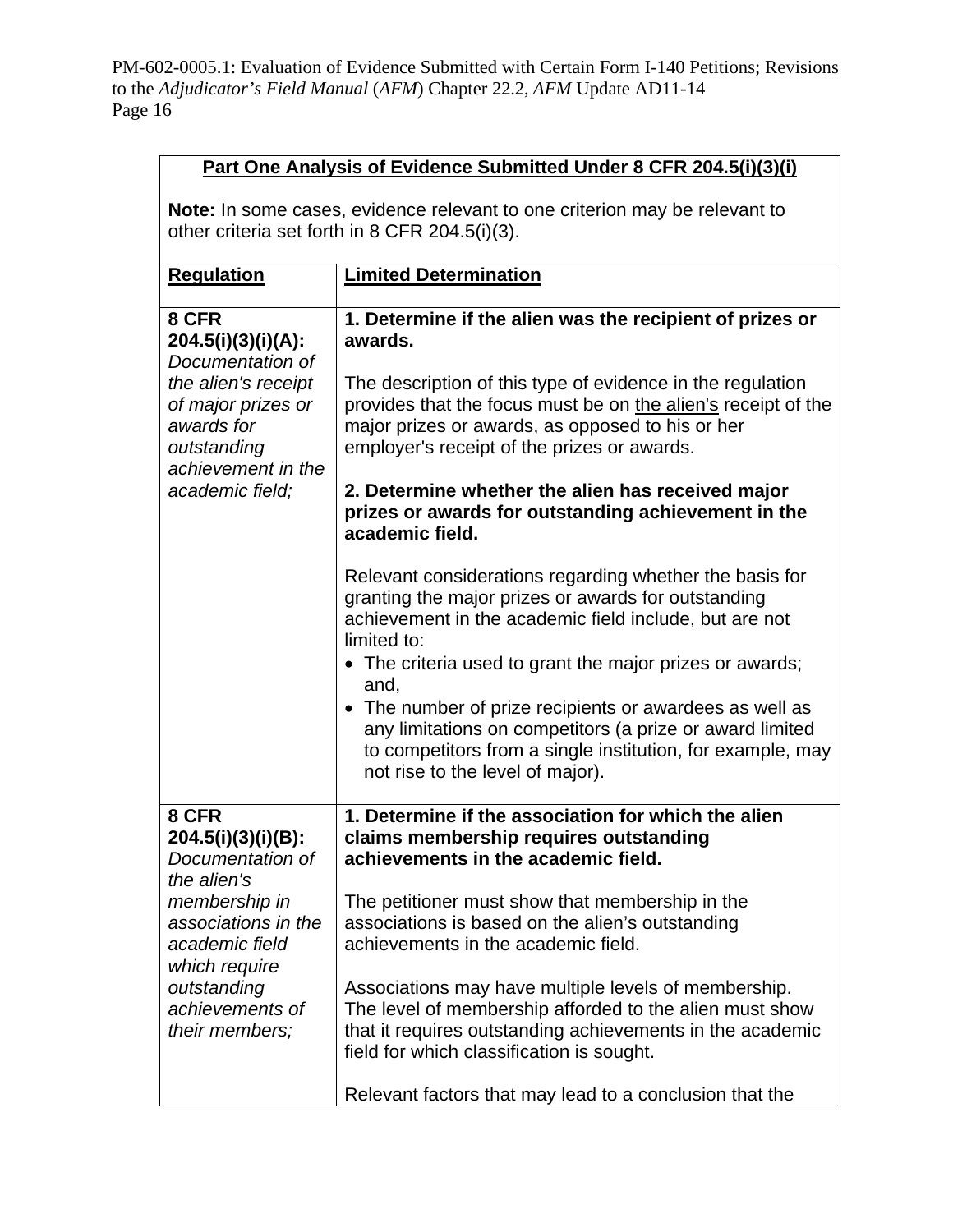|                                             | alien's membership in the association was not based on<br>outstanding achievements in the academic field include,<br>but are not limited to, instances where the alien's<br>membership was based:<br>Solely on a level of education or years of<br>experience in a particular field; or<br>On the payment of a fee or by subscribing to an<br>$\bullet$<br>association's publications. |  |  |
|---------------------------------------------|----------------------------------------------------------------------------------------------------------------------------------------------------------------------------------------------------------------------------------------------------------------------------------------------------------------------------------------------------------------------------------------|--|--|
| 8 CFR                                       | 1. Determine whether the published material was                                                                                                                                                                                                                                                                                                                                        |  |  |
| 204.5(i)(3)(i)(C):                          | about the alien's work.                                                                                                                                                                                                                                                                                                                                                                |  |  |
| <b>Published material</b>                   |                                                                                                                                                                                                                                                                                                                                                                                        |  |  |
| in professional                             | The published material should be about the alien's work in                                                                                                                                                                                                                                                                                                                             |  |  |
| publications written                        | the field, not just about his or her employer or another                                                                                                                                                                                                                                                                                                                               |  |  |
| by others about                             | organization that he or she is associated with. Articles that                                                                                                                                                                                                                                                                                                                          |  |  |
| the alien's work in<br>the academic field.  | cite the alien's work as one of multiple footnotes or                                                                                                                                                                                                                                                                                                                                  |  |  |
| Such material shall                         | endnotes are not generally "about" the alien's work.                                                                                                                                                                                                                                                                                                                                   |  |  |
| include the title,                          | 2. Determine whether the publication qualifies as a                                                                                                                                                                                                                                                                                                                                    |  |  |
| date, and author of                         | professional publication.                                                                                                                                                                                                                                                                                                                                                              |  |  |
| the material, and                           |                                                                                                                                                                                                                                                                                                                                                                                        |  |  |
| any necessary                               | Evidence of published material in professional publications                                                                                                                                                                                                                                                                                                                            |  |  |
| translation;                                | about the alien should establish the circulation (online or in                                                                                                                                                                                                                                                                                                                         |  |  |
|                                             | print) and that the intended audience of the publication, as                                                                                                                                                                                                                                                                                                                           |  |  |
|                                             | well as the title, date, and author of the material.                                                                                                                                                                                                                                                                                                                                   |  |  |
| 8 CFR                                       | Determine whether the alien has participated either                                                                                                                                                                                                                                                                                                                                    |  |  |
| 204.5(i)(3)(i)(D):                          | individually or on a panel, as the judge of the work of                                                                                                                                                                                                                                                                                                                                |  |  |
| Evidence of the                             | others in the same or an allied academic field.                                                                                                                                                                                                                                                                                                                                        |  |  |
| alien's                                     |                                                                                                                                                                                                                                                                                                                                                                                        |  |  |
| participation, either                       | The petitioner must show that the alien has not only been                                                                                                                                                                                                                                                                                                                              |  |  |
| individually or on a<br>panel, as the judge | invited to judge the work of others, but also that the alien<br>actually participated in the judging of the work of others in                                                                                                                                                                                                                                                          |  |  |
| of the work of                              | the same or allied academic field.                                                                                                                                                                                                                                                                                                                                                     |  |  |
| others in the same                          |                                                                                                                                                                                                                                                                                                                                                                                        |  |  |
| or an allied                                | For example:                                                                                                                                                                                                                                                                                                                                                                           |  |  |
| academic field;                             | Peer reviewing for a scholarly journal, as evidenced by                                                                                                                                                                                                                                                                                                                                |  |  |
|                                             | a request from the journal to the alien to do the review,                                                                                                                                                                                                                                                                                                                              |  |  |
|                                             | accompanied by proof that the review was actually                                                                                                                                                                                                                                                                                                                                      |  |  |
|                                             | completed.                                                                                                                                                                                                                                                                                                                                                                             |  |  |
|                                             | Serving as a member of a Ph.D. dissertation committee<br>٠                                                                                                                                                                                                                                                                                                                             |  |  |
|                                             | that makes the final judgment as to whether an                                                                                                                                                                                                                                                                                                                                         |  |  |
|                                             | individual candidate's body of work satisfies the<br>requirements for a doctoral degree, as evidenced by                                                                                                                                                                                                                                                                               |  |  |
|                                             |                                                                                                                                                                                                                                                                                                                                                                                        |  |  |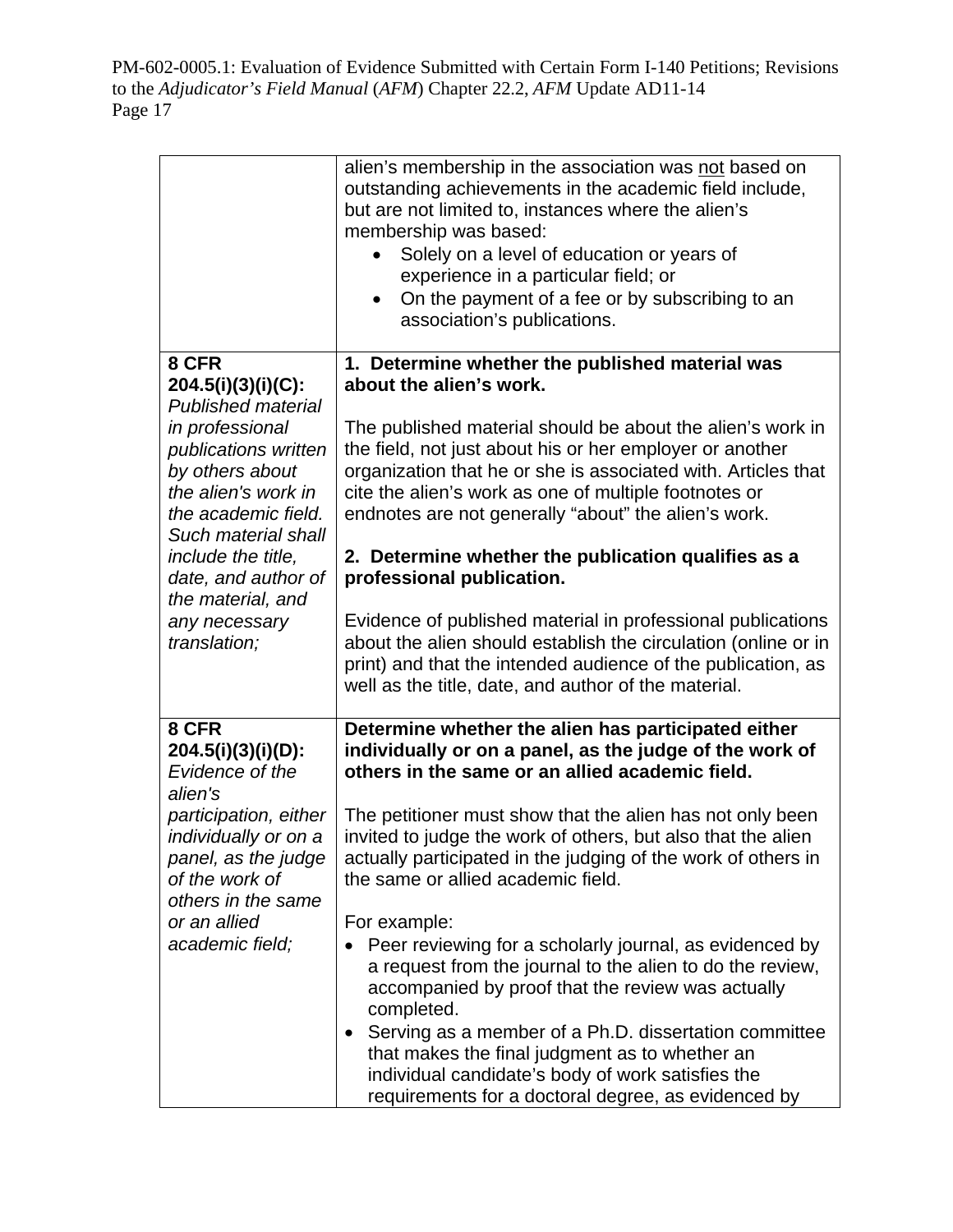|                                                                                | departmental records.                                                                                                                                                                                                                                                                                                                                                                                                                                                                                                                                                                                                                                                                                                                                                                                                                                                                                                                                                                                                                                                                                                    |
|--------------------------------------------------------------------------------|--------------------------------------------------------------------------------------------------------------------------------------------------------------------------------------------------------------------------------------------------------------------------------------------------------------------------------------------------------------------------------------------------------------------------------------------------------------------------------------------------------------------------------------------------------------------------------------------------------------------------------------------------------------------------------------------------------------------------------------------------------------------------------------------------------------------------------------------------------------------------------------------------------------------------------------------------------------------------------------------------------------------------------------------------------------------------------------------------------------------------|
| 8 CFR<br>204.5(i)(3)(i)(E):<br>Evidence of the<br>alien's original             | Determine whether the alien has made original<br>scientific or scholarly research contributions to the<br>academic field.                                                                                                                                                                                                                                                                                                                                                                                                                                                                                                                                                                                                                                                                                                                                                                                                                                                                                                                                                                                                |
| scientific or<br>scholarly research<br>contributions to the<br>academic field; | As a reminder, this regulation does not require that<br>the alien's contributions be of "major significance."<br>That said, the description of this type of evidence in<br>the regulation does not simply require original<br>research, but an original scientific or scholarly<br>research contribution. Moreover, the description of<br>this type of evidence in the regulation requires that<br>the contribution must be "to the academic field" rather<br>than an individual laboratory or institution.                                                                                                                                                                                                                                                                                                                                                                                                                                                                                                                                                                                                              |
|                                                                                | The regulations include a separate criterion for<br>scholarly articles at 8 CFR $204.5(i)(3)(i)(F)$ .<br>Therefore, contributions are a separate evidentiary<br>requirement from scholarly articles.                                                                                                                                                                                                                                                                                                                                                                                                                                                                                                                                                                                                                                                                                                                                                                                                                                                                                                                     |
|                                                                                | Possible items that could satisfy this criteria, include but<br>are not limited to:<br>• Citation history/patterns for the alien's work, as<br>evidenced by number of citations, as well as an<br>examination of the impact factor for the journals in which<br>the alien publishes. While many scholars publish, not all<br>are cited or publish in journals with significant impact<br>factors. The petitioner may use web tools such as<br>GoogleScholar, SciFinder, and the Web of Science to<br>establish the number of citations and the impact factor<br>for journals.<br>• Since scholarly work tends to be specialized and to be<br>expressed in arcane and specialized language, USCIS<br>officers should take into account the probative analysis<br>that experts in the field may provide in opinion letters<br>regarding the alien's contributions in order to assist in<br>giving an assessment of the alien's original<br>contributions. That said, not all expert letters provide<br>such analysis. Letters that specifically articulate how<br>the alien has contributed to the field and its impact on |
|                                                                                | subsequent work add value. Letters that lack specifics<br>and simply use hyperbolic language do not add value,<br>and are not considered to be probative evidence that                                                                                                                                                                                                                                                                                                                                                                                                                                                                                                                                                                                                                                                                                                                                                                                                                                                                                                                                                   |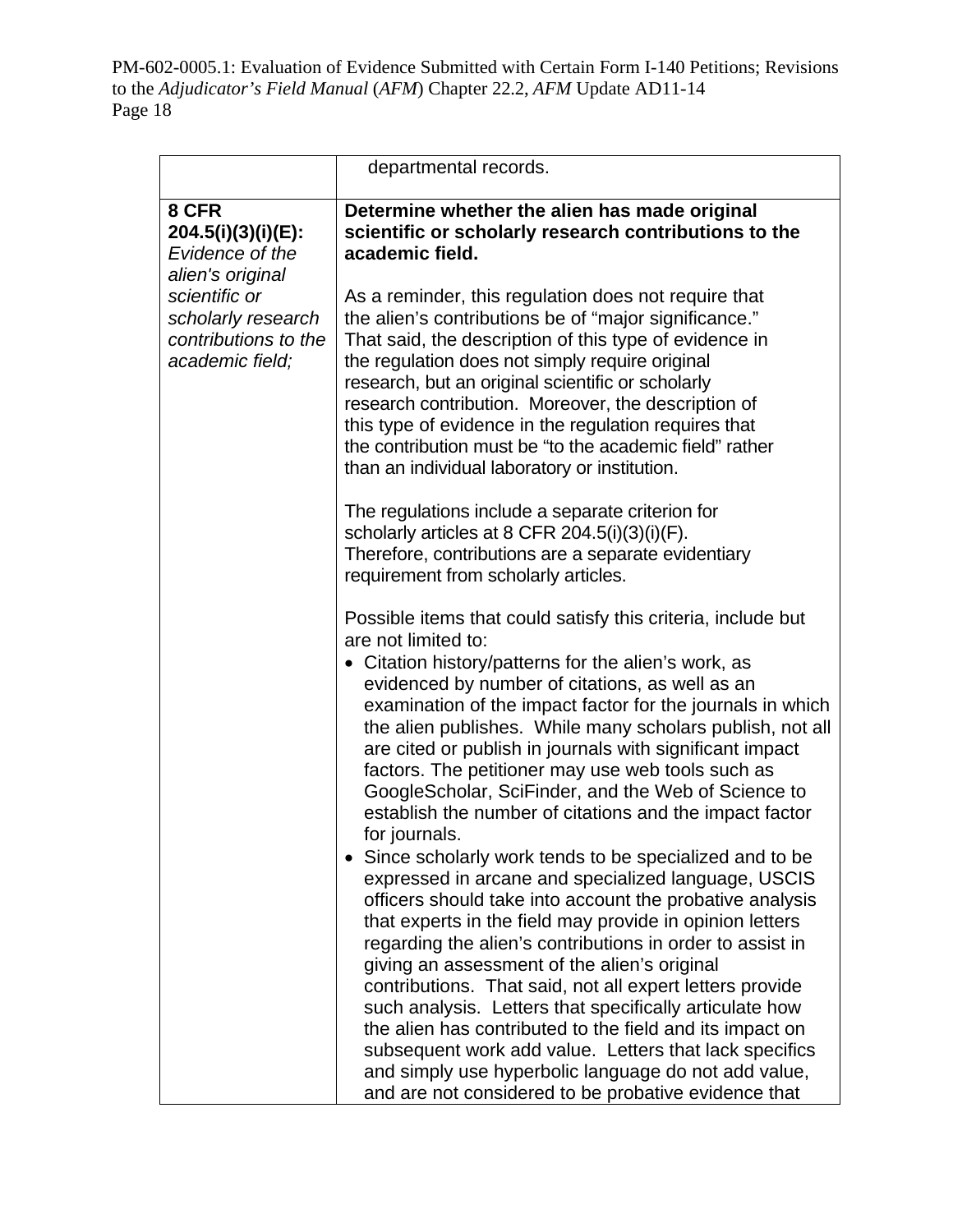| may form the basis for meeting this criterion.                                                                                                                                                                                                                                                                                                                                                                                                                                                                                   |  |  |  |
|----------------------------------------------------------------------------------------------------------------------------------------------------------------------------------------------------------------------------------------------------------------------------------------------------------------------------------------------------------------------------------------------------------------------------------------------------------------------------------------------------------------------------------|--|--|--|
| 1. Determine whether the alien has authored scholarly<br>articles in the field.                                                                                                                                                                                                                                                                                                                                                                                                                                                  |  |  |  |
| As defined in the academic arena, a scholarly article<br>reports on original research, experimentation, or<br>philosophical discourse. It is written by a researcher or<br>expert in the field who is often affiliated with a college or<br>university. It should have footnotes, endnotes, or a<br>bibliography, and may include graphs, charts, videos, or<br>pictures as illustrations of the concepts expressed in the<br>article.                                                                                           |  |  |  |
| 2. Determine whether the publication qualifies as a<br>scholarly book or as a scholarly journal with<br>international circulation in the academic field.                                                                                                                                                                                                                                                                                                                                                                         |  |  |  |
| Evidence of published material in scholarly journals with<br>international circulation should establish that the circulation<br>(online or in print) is in fact, international, and who the<br>intended audience of the publication is. Scholarly journals<br>are typically written for a specialized audience often using<br>technical jargon. Articles normally include an abstract, a<br>description of methodology, footnotes, endnotes, and<br>bibliography (See<br>http://www.nova.edu/library/help/misc/glossary.html#s). |  |  |  |
|                                                                                                                                                                                                                                                                                                                                                                                                                                                                                                                                  |  |  |  |

Part One Note: Objectively meeting the regulatory criteria in part one, alone does not establish that the alien in fact meets the requirements for classification as an outstanding professor or researcher under section 203(b)(1)(B) of the INA.

For example:

Participating in the judging of the work of others in the same or an allied academic field alone, regardless of the circumstances, should satisfy the regulatory criteria in part one. However, for the analysis in part two, the alien's participation should be evaluated to determine whether it was indicative of the alien being recognized internationally as outstanding in a specific academic area.

Authorship of scholarly books or articles (in scholarly journals with international circulation) in the academic field alone, regardless of the caliber, should satisfy the regulatory criteria in part one. However, for the analysis in part two, the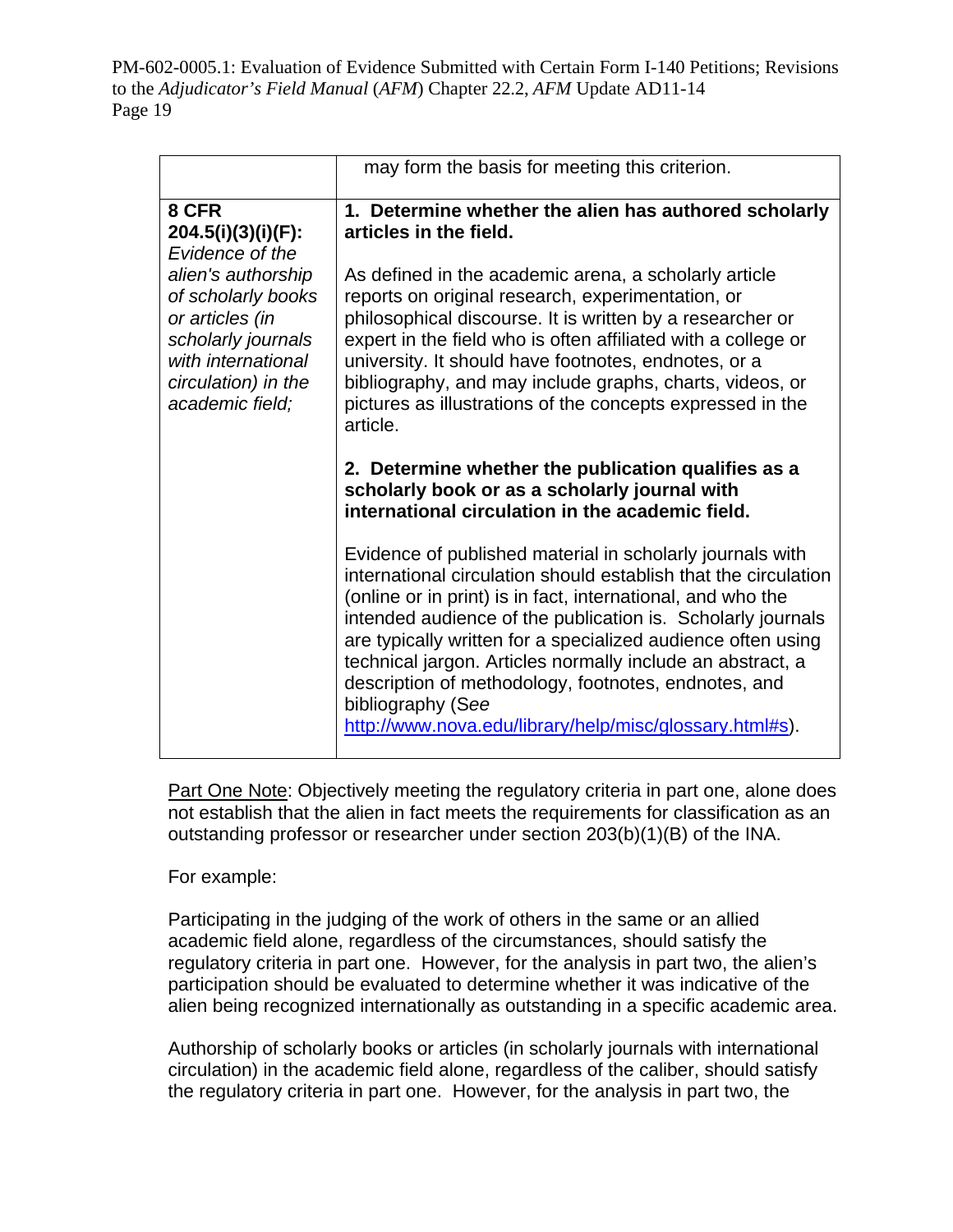alien's authorship of book or articles should be evaluated to determine whether they were indicative of the alien being recognized internationally as outstanding in a specific academic area.

The issue of whether the alien is recognized internationally as outstanding in a specific academic area should be addressed and articulated in part two of the analysis, not in part one where the USCIS officer is only required to determine if the evidence objectively meets the regulatory criteria.

Part Two: Final Merits Determination. Meeting the minimum requirement by providing at least two types of initial evidence does not, in itself, establish that the alien in fact meets the requirements for classification as an outstanding professor or researcher under section  $203(b)(1)(B)$  of the INA. The quality of the evidence also must be considered. In Part Two of the analysis in each case, USCIS officers should evaluate the evidence together when considering the petition in its entirety to make a final merits determination of whether or not the petitioner, by a preponderance of the evidence, has demonstrated that the alien is recognized internationally as outstanding in a specific academic area.

If the USCIS officer determines that the petitioner has failed to demonstrate these requirements, the USCIS officer should not merely make general assertions regarding this failure. Rather, the USCIS officer must articulate the specific reasons as to why the USCIS officer concludes that the petitioner, by a preponderance of the evidence, has not demonstrated that the alien is an Outstanding Professor or Researcher under section 203(b)(1)(B) of the INA.

5. Paragraph (2)(A) of Chapter 22.2(j) of the *AFM* is revised to read as follows:

(A) Evaluation of Evidence Submitted in Support of a Petition for an Alien of Exceptional Ability. 8 CFR 204.5(k)(3)(ii) describes the various types of initial evidence that must be submitted in support of an I-140 petition for an alien of exceptional ability. The initial evidence must include evidence of at least three of the types of evidence listed in 8 CFR 204.5(k)(3)(ii).

USCIS officers should use a two-part analysis to evaluate the evidence submitted with the petition to demonstrate eligibility under 203(b)(2) of the INA. First, USCIS officers should objectively evaluate the evidence submitted by the petitioner to determine, by a preponderance of the evidence, which evidence meets the parameters of the regulatory description applicable to that type of evidence (referred to as "regulatory criteria"). Second, USCIS officers should evaluate the evidence together when considering the petition in its entirety for the final merits determination regarding the required high level of expertise for the visa category.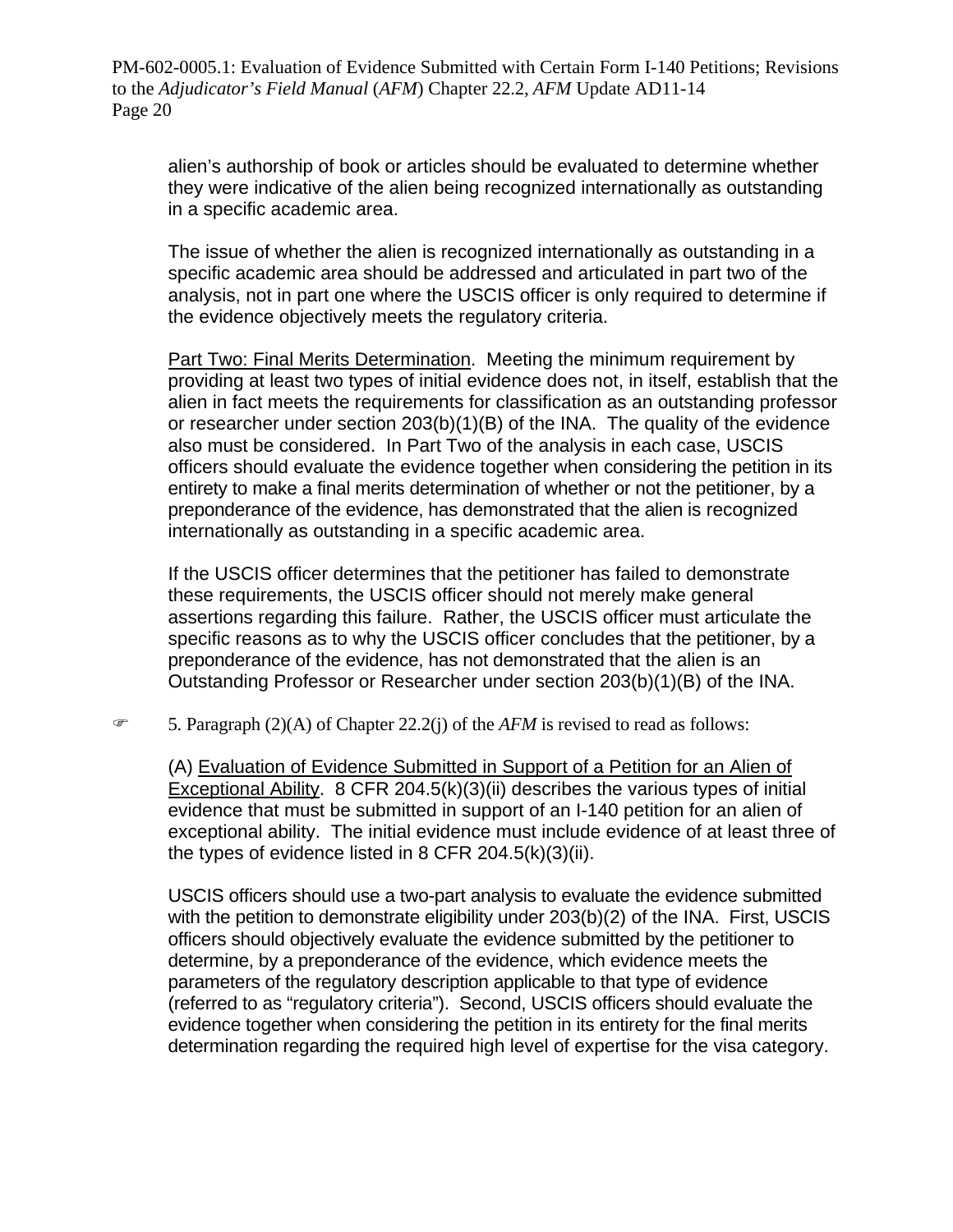Part One: Evaluate Whether the Evidence Provided Meets any of the Regulatory Criteria. The determination in Part One is limited to determining whether the evidence submitted with the petition is comprised of at least three of the six regulatory criteria listed at 8 CFR 204.5(k)(3)(ii) (as discussed below), applying a preponderance of the evidence standard.

**Note:** While USCIS officers should consider the quality and caliber of the evidence when required by the regulations to determine whether a particular regulatory criterion has been met, USCIS officers should not make a determination regarding whether or not the alien is an alien of exceptional ability in Part One of the case analysis.

Following is a list of the types of evidence listed at 8 CFR 204.5(k)(3)(ii) applicable to this immigrant classification. Note that in some cases, evidence relevant to one criterion may be relevant to other criteria set forth in these provisions.

## **8 CFR 204.5(k)(3)(ii)**

(A) An official academic record showing that the alien has a degree, diploma, certificate, or similar award from a college, university, school, or other institution of learning relating to the area of exceptional ability;

(B) Evidence in the form of letter(s) from current or former employer(s) showing that the alien has at least ten years of full-time experience in the occupation for which he or she is being sought;

(C) A license to practice the profession or certification for a particular profession or occupation;

(D) Evidence that the alien has commanded a salary, or other remuneration for services, which demonstrates exceptional ability;

**Note:** To satisfy this criterion, the evidence must show that the alien has commanded a salary or remuneration for services that is indicative of his or her claimed exceptional ability relative to others working in the field.

(E) Evidence of membership in professional associations; or

(F) Evidence of recognition for achievements and significant contributions to the industry or field by peers, governmental entities, or professional or business organizations.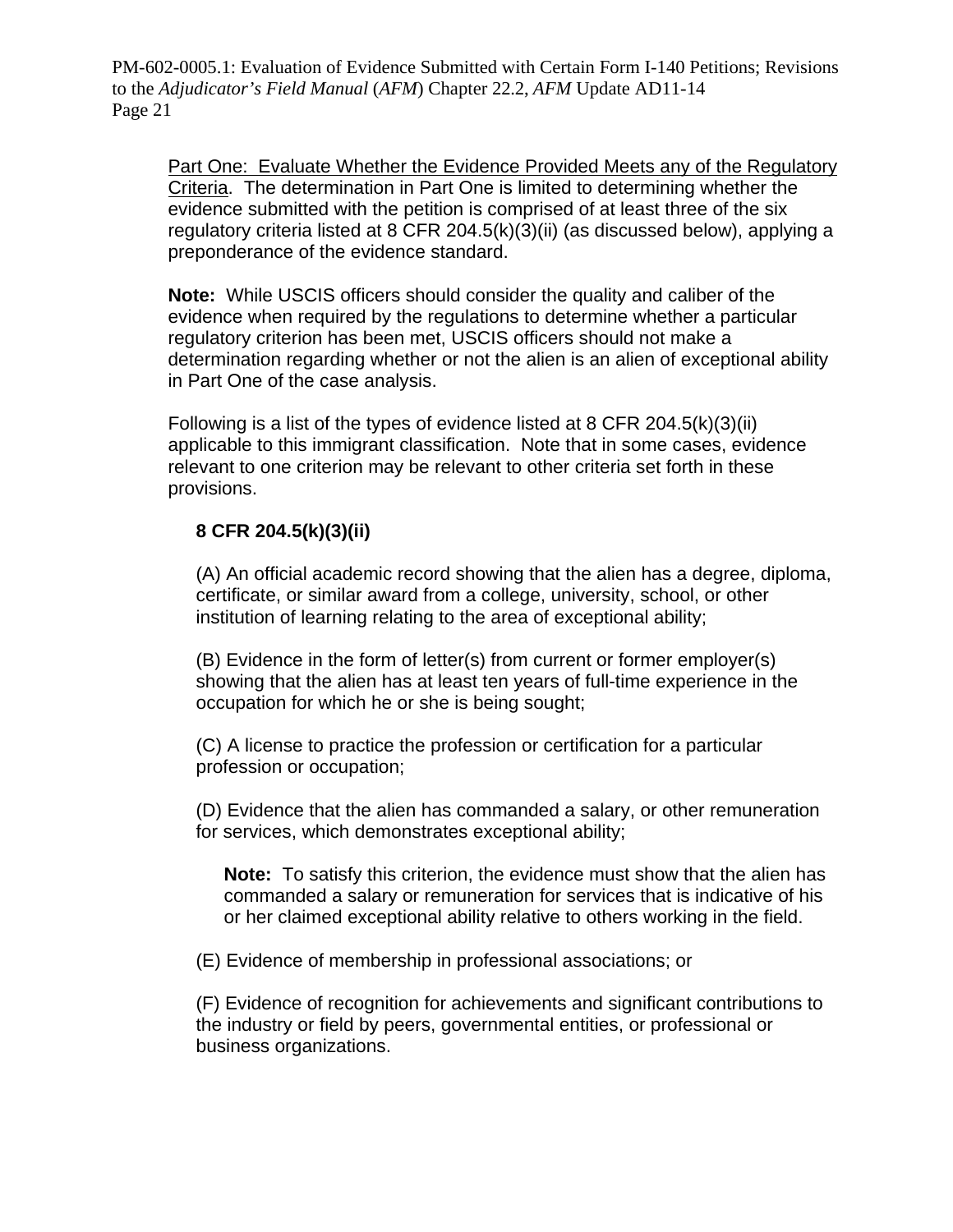Additionally, 8 CFR 204.5(k)(3)(iii), states, **"**If the above standards do not readily apply to the beneficiary's occupation, the petitioner may submit comparable evidence to establish the beneficiary's eligibility.

**Note:** This regulatory provision provides petitioners the opportunity to submit comparable evidence to establish the alien beneficiary's eligibility, if it is determined that the standards described in 8 CFR 204.5(k)(3)(ii) do not readily apply to the alien's occupation. When evaluating such "comparable" evidence, consider whether the 8 CFR 204.5(k)(3)(ii) criteria are readily applicable to the alien's occupation and, if not, whether the evidence provided is truly comparable to the criteria listed in that regulation.

General assertions that any of the six objective criteria described in 8 CFR 204.5(k)(3)(ii) do not readily apply to the alien's occupation are not probative and should be discounted. Similarly, claims that USCIS should accept witness letters as comparable evidence are not persuasive. The petitioner should explain why it has not submitted evidence that would satisfy at least three of the criteria set forth in 8 CFR 204.5(k)(3)(ii) as well as why the evidence it has submitted is "comparable" to that required under 8 CFR 204.5(k)(3)(ii).

Part One Note: Objectively meeting the regulatory criteria in part one alone does not establish that the alien in fact meets the requirements for classification as an Alien of Exceptional Ability under section 203(b)(2) of the INA.

For example:

Being a member of professional associations alone, regardless of the caliber, should satisfy the regulatory criteria in part one. However, for the analysis in part two, the alien's membership should be evaluated to determine whether it is indicative of the alien having a degree of expertise significantly above that ordinarily encountered in the sciences, arts, or business.

The issue of whether the alien has a degree of expertise significantly above that ordinarily encountered in the sciences, arts, or business should be addressed and articulated in part two of the analysis, not in part one where USCIS officers are only required to determine if the evidence objectively meets the regulatory criteria.

Part Two: Final Merits Determination. Meeting the minimum requirement by providing at least three types of initial evidence does not, in itself, establish that the alien in fact meets the requirements for classification as an alien of exceptional ability under section 203(b)(2) of the INA. The quality of the evidence must be considered. In Part Two of the analysis, USCIS officers should evaluate the evidence together when considering the petition in its entirety for the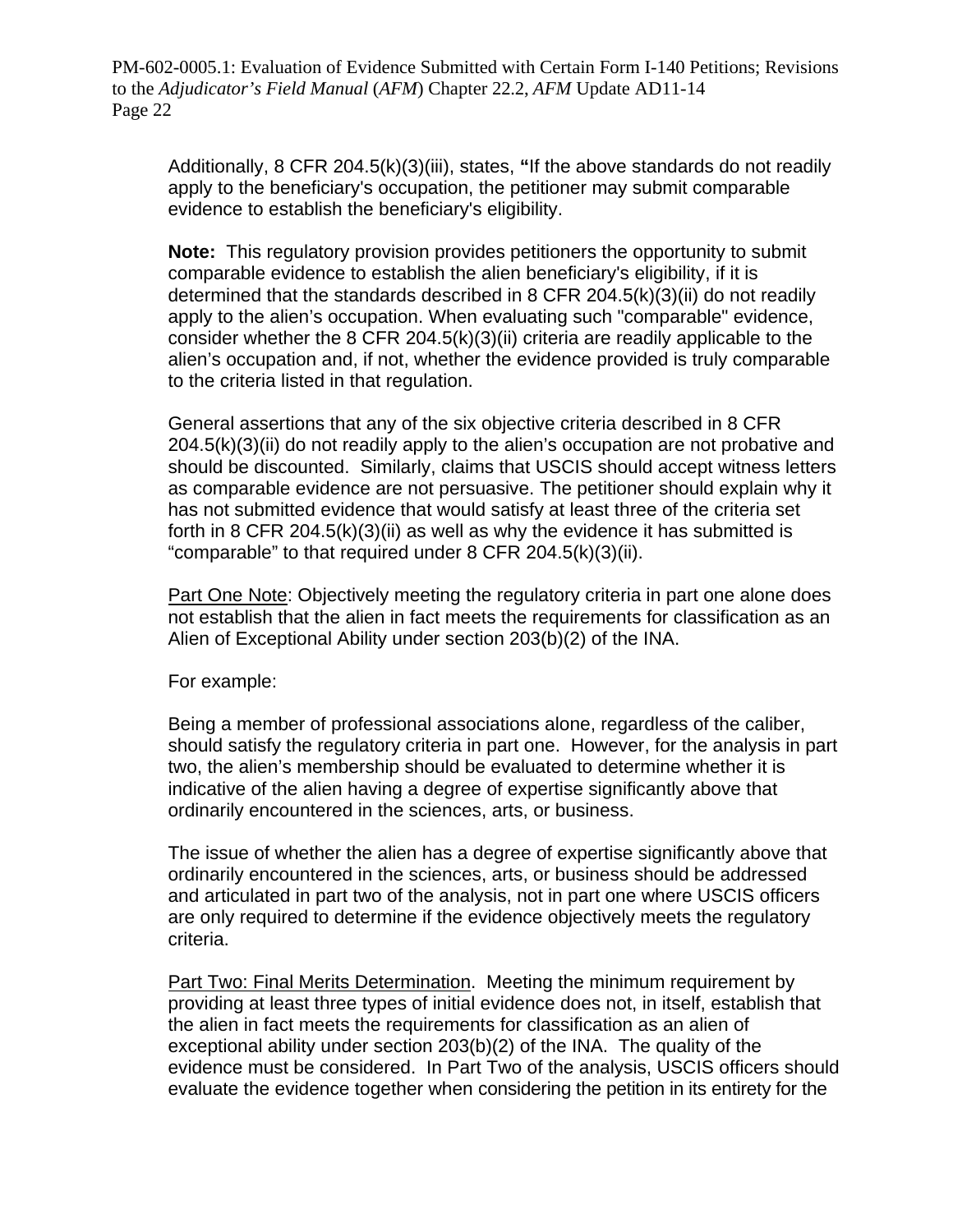final merits determination of whether or not the petitioner, by a preponderance of the evidence, has demonstrated that the alien has a degree of expertise significantly above that ordinarily encountered in the sciences, arts, or business.

If the USCIS officer determines that the petitioner has failed to demonstrate this requirement, the USCIS officer should not merely make general assertions regarding this failure. Rather, the USCIS officer must articulate the specific reasons as to why the USCIS officer concludes that the petitioner, by a preponderance of the evidence, has not demonstrated that the alien is an alien of exceptional ability under 203(b)(2) of the INA.

Note: The petitioner must demonstrate that the alien is above others in the field; qualifications possessed by most members of a given field cannot demonstrate a degree of expertise "significantly above that ordinarily encountered." Note that section 203(b)(2)(C) of INA provides that mere possession of a degree, diploma, certificate or similar award from a college, university school or other institution of learning shall not by itself be considered sufficient evidence of exceptional ability. Therefore, formal recognition in the form of certificates and other documentation that are contemporaneous with the alien's claimed contributions and achievements may have more weight than letters prepared for the petition "recognizing" the alien's achievements.

- 6. The existing text of paragraph (2)(B) of Chapter 22.2(j) of the *AFM* is removed and the paragraph is reserved.
- 7. Technical Correction: The thirteenth paragraph in Chapter 22.2(b)(5)(B) of the *AFM* is revised to read as follows:

For successor-in-interest purposes, the transfer of ownership may occur at any time after the filing or approval of the original labor certification with DOL.

 8. Technical Correction: The DOL e-mail address to use to request duplicate approved labor certifications from DOL in paragraphs (9) and (10) of Chapter 22.2(b) of the *AFM* is revised (in both paragraphs) to read as follows:

The duplicate certification e-mail request to DOL should be sent to [Duplicate.PERM@dol.gov.](mailto:Duplicate.PERM@dol.gov) The e-mail must contain the petitioner's name in the subject line.